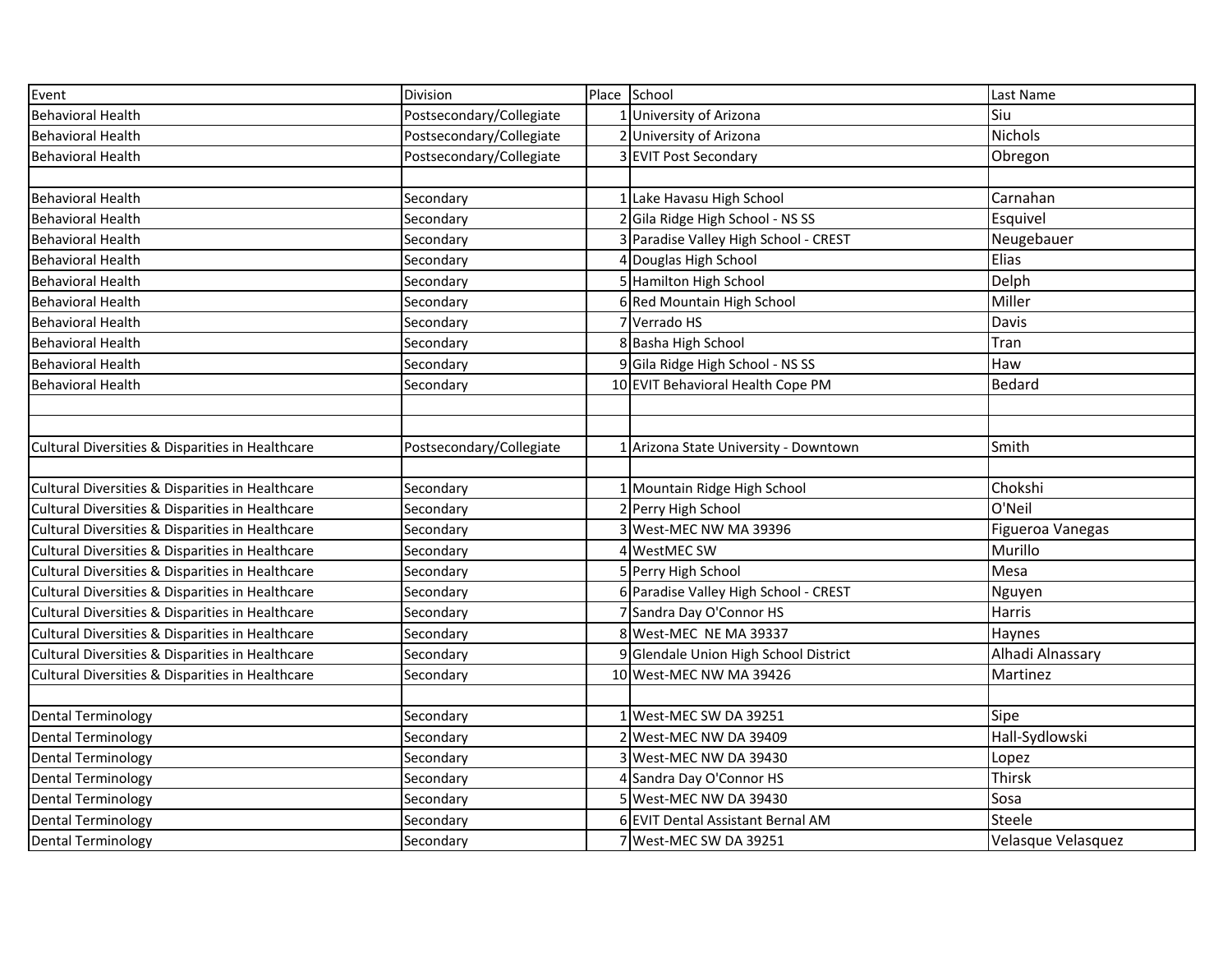| Event                                              | Division                 | Place School                                     | Last Name      |
|----------------------------------------------------|--------------------------|--------------------------------------------------|----------------|
| Dental Terminology                                 | Secondary                | 8 West-MEC SW DA 39251                           | Pariga         |
| Dental Terminology                                 | Secondary                | 9 West-MEC Southwest                             | Lopez          |
| <b>Dental Terminology</b>                          | Secondary                | 10 West-MEC Southwest                            | Chaira         |
|                                                    |                          |                                                  |                |
|                                                    |                          |                                                  |                |
| Foundations of Medical Terminology - Middle School | Middle School            | Dysart Elementary                                | Ann DeLaCruz   |
|                                                    |                          |                                                  |                |
|                                                    |                          |                                                  |                |
| <b>Health Informatics</b>                          | Secondary                | Tonopah Valley HS                                | Aguilar        |
|                                                    |                          |                                                  |                |
|                                                    |                          |                                                  |                |
| Human Growth & Development                         | Postsecondary/Collegiate | University of Arizona                            | Wieland        |
|                                                    |                          |                                                  |                |
| Human Growth & Development                         | Secondary                | 1 Paradise Valley HS - StarTECH                  | Phan           |
| Human Growth & Development                         | Secondary                | 2 Ironwood HS                                    | Nguyen         |
| Human Growth & Development                         | Secondary                | Queen Creek High School                          | Prescott       |
| Human Growth & Development                         | Secondary                | 4 Verrado HS                                     | Sattler        |
| Human Growth & Development                         | Secondary                | 5 Cibola High School                             | <b>Mireles</b> |
| Human Growth & Development                         | Secondary                | 6 Pima Jted - Master Pieces LNA                  | O'Farrell      |
| Human Growth & Development                         | Secondary                | 7 Willow Canyon High School-SM                   | Ramos Tobar    |
| Human Growth & Development                         | Secondary                | 8 Ironwood HS                                    | Nowak          |
| Human Growth & Development                         | Secondary                | 9 West-MEC NE MA 39341                           | Godoy          |
| Human Growth & Development                         | Secondary                | 10 Paradise Valley HS - StarTECH                 | MontoyaValdez  |
|                                                    |                          |                                                  |                |
|                                                    |                          |                                                  |                |
| Math for Health Careers                            | Middle School            | 1 Dysart Elementary School                       | Colip          |
|                                                    |                          |                                                  |                |
|                                                    |                          |                                                  |                |
| Medical Law and Ethics                             | Secondary                | 1 Tolleson Union HS - MA                         | Nguyen         |
| <b>Medical Law and Ethics</b>                      | Secondary                | 2 West-MEC NE MA 39337                           | Benefiel       |
| Medical Law and Ethics                             | Secondary                | 3 West-MEC NE MA 39376                           | <b>Bodude</b>  |
| <b>Medical Law and Ethics</b>                      | Secondary                | 4 Central Arizona Valley Institute of Technology | Antunez        |
| Medical Law and Ethics                             | Secondary                | 5 West-MEC NE MA 39337                           | Quilla         |
| Medical Law and Ethics                             | Secondary                | 6 West-MEC SW MA 39364                           | Fondong        |
| Medical Law and Ethics                             | Secondary                | 7 West-MEC SW MA 39364                           | Denyse         |
| Medical Law and Ethics                             | Secondary                | 8 West-MEC NW BMS 39099                          | Norton         |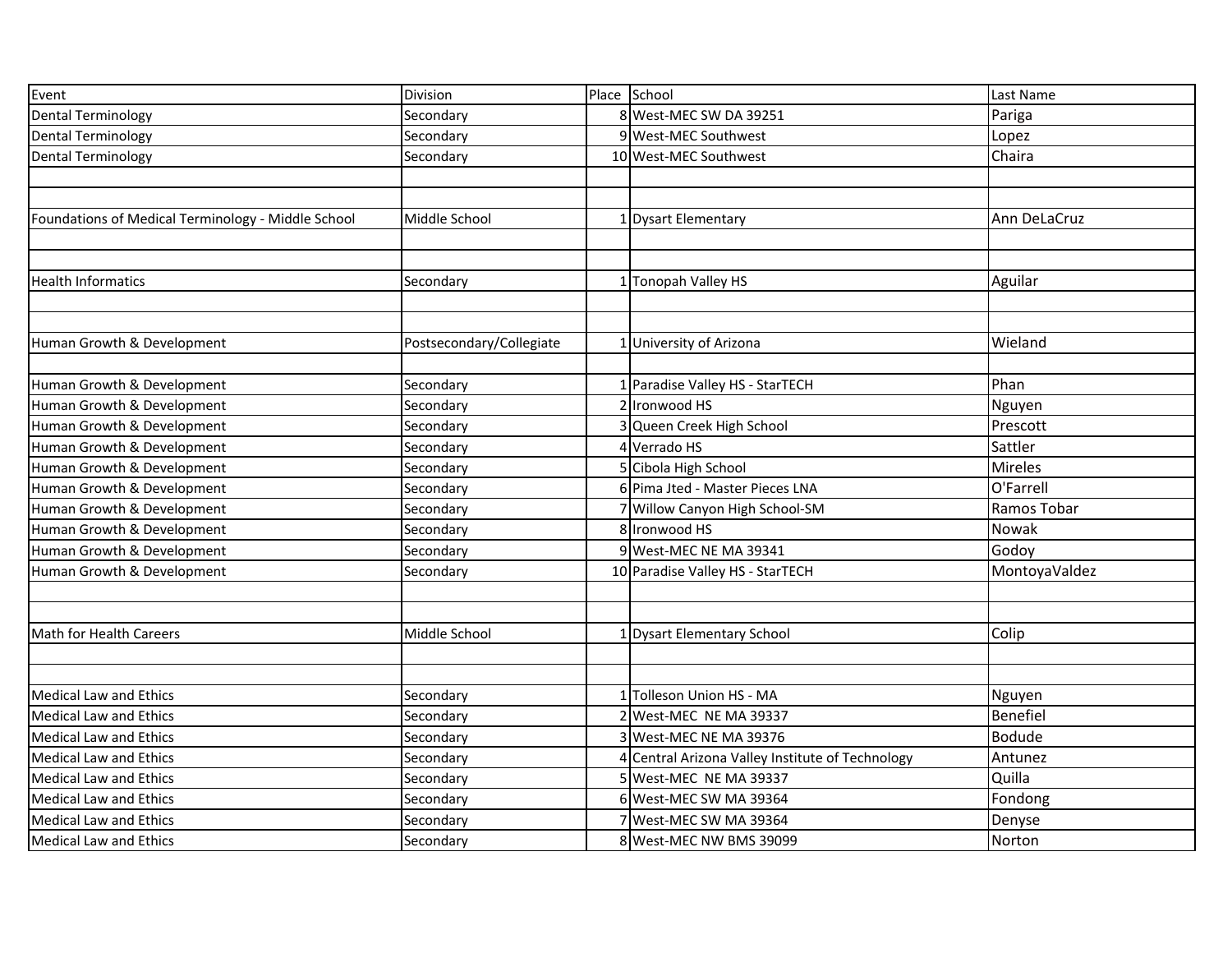| Event                         | Division                 |   | Place School                        | Last Name       |
|-------------------------------|--------------------------|---|-------------------------------------|-----------------|
| <b>Medical Law and Ethics</b> | Secondary                |   | 9 West-MEC NW MA 39396              | Lozoya          |
| <b>Medical Law and Ethics</b> | Secondary                |   | 10 West-MEC SW PhT 39366            | De La Rosa      |
|                               |                          |   |                                     |                 |
|                               |                          |   |                                     |                 |
| <b>Medical Math</b>           | Postsecondary/Collegiate |   | University of Arizona               | Wieland         |
| <b>Medical Math</b>           | Postsecondary/Collegiate |   | University of Arizona               | Kim             |
|                               |                          |   |                                     |                 |
| <b>Medical Math</b>           | Secondary                |   | Corona Del Sol HS - SM              | Zhang           |
| <b>Medical Math</b>           | Secondary                |   | Catalina Foothills High School      | Chabra          |
| <b>Medical Math</b>           | Secondary                |   | West-Mec Ne PhT 39340               | Rivish          |
| <b>Medical Math</b>           | Secondary                |   | West-Mec Ne PhT 39340               | <b>Myers</b>    |
| <b>Medical Math</b>           | Secondary                |   | Paradise Valley High School - CREST | Varshit Malladi |
| <b>Medical Math</b>           | Secondary                | 6 | Basha High School                   | Welker          |
| <b>Medical Math</b>           | Secondary                |   | West-MEC NE PhT 39338               | Anderson        |
| <b>Medical Math</b>           | Secondary                |   | West-MEC SW PhT 39366               | Nguyen          |
| <b>Medical Math</b>           | Secondary                |   | <b>Chandler HS</b>                  | Combe           |
| <b>Medical Math</b>           | Secondary                |   | 10 Glendale Union HCE - Moon Valley | Lee             |
|                               |                          |   |                                     |                 |
| <b>Medical Reading</b>        | Secondary                |   | Gila Ridge High School - NS SS      | Magdaleno       |
| <b>Medical Reading</b>        | Secondary                |   | 2 Dysart High School                | Pottle          |
| <b>Medical Reading</b>        | Secondary                |   | 3 Casteel High School               | Thompson        |
| <b>Medical Reading</b>        | Secondary                |   | West-MEC NE VA 39342                | Ramirez         |
| <b>Medical Reading</b>        | Secondary                |   | 5 West-MEC SW MA 39312              | Cervantes       |
| <b>Medical Reading</b>        | Secondary                |   | 6 Tonopah Valley High School        | Rodriguez       |
| <b>Medical Reading</b>        | Secondary                |   | West-MEC NE MA 39337                | Peralta         |
| <b>Medical Reading</b>        | Secondary                |   | 8 Willow Canyon High School-SM      | Rubin           |
| <b>Medical Reading</b>        | Secondary                |   | 9 West-MEC NW MA 39396              | Chavez Alvarez  |
| <b>Medical Reading</b>        | Secondary                |   | 10 West-MEC SW MA 39401             | Pereira         |
|                               |                          |   |                                     |                 |
|                               |                          |   |                                     |                 |
| <b>Medical Spelling</b>       | Postsecondary/Collegiate |   | University of Arizona               | Sajan           |
|                               |                          |   |                                     |                 |
| <b>Medical Spelling</b>       | Secondary                |   | West-MEC NW - VA                    | Clark           |
| <b>Medical Spelling</b>       | Secondary                |   | 2 Raymond S Kellis HS               | Ramirez         |
| <b>Medical Spelling</b>       | Secondary                |   | Youngker High School                | Preston Dickey  |
| <b>Medical Spelling</b>       | Secondary                |   | 4 Willow Canyon High School-SM      | Salo            |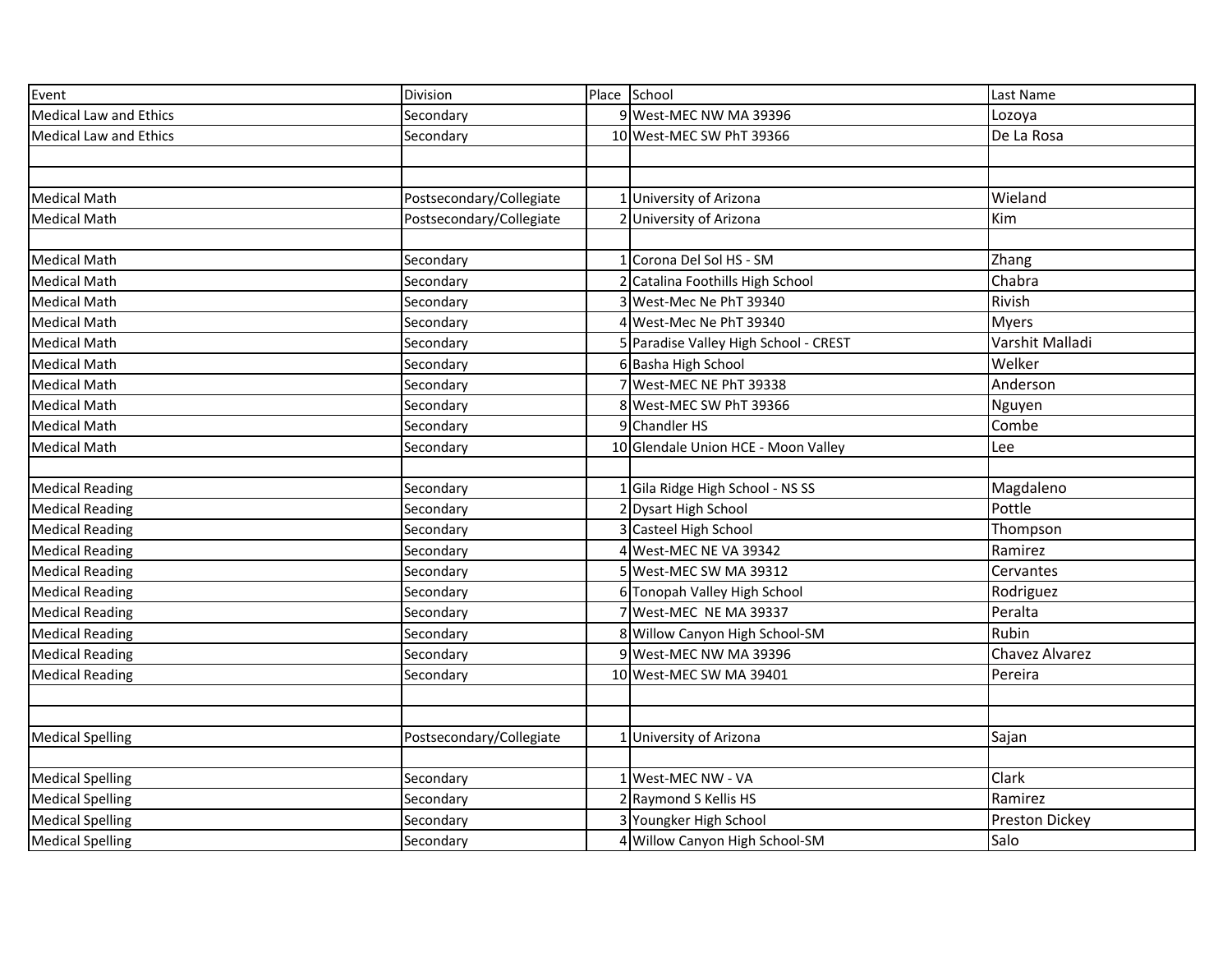| Event                      | Division                 | Place School                          | Last Name       |
|----------------------------|--------------------------|---------------------------------------|-----------------|
| <b>Medical Spelling</b>    | Secondary                | 5 West-MEC NW MA 39427                | Flores          |
| <b>Medical Spelling</b>    | Secondary                | 6 West-MEC NW MA 39427                | Pedregon        |
| <b>Medical Spelling</b>    | Secondary                | West-MEC NE MA 39337                  | Van Sandt       |
| <b>Medical Spelling</b>    | Secondary                | West-MEC NE MA 39341                  | Espiritu        |
| <b>Medical Spelling</b>    | Secondary                | 9 West-MEC NE MA 39341                | White           |
| <b>Medical Spelling</b>    | Secondary                | 10 West-MEC SW MA 39312               | Day             |
|                            |                          |                                       |                 |
|                            |                          |                                       |                 |
| <b>Medical Terminology</b> | Postsecondary/Collegiate | <b>EVIT Post Secondary</b>            | Ayon Cea        |
|                            |                          |                                       |                 |
| <b>Medical Terminology</b> | Secondary                | 1 Lake Havasu High School             | Cardenas        |
| <b>Medical Terminology</b> | Secondary                | West-Mec Ne Va 39316                  | Valencia        |
| <b>Medical Terminology</b> | Secondary                | Metro Tech HS SM 39064                | Macias Alvarado |
| <b>Medical Terminology</b> | Secondary                | EVIT EAST INTRO TO MA AND NA PRICE PM | White           |
| <b>Medical Terminology</b> | Secondary                | Canyon View HS                        | Nguyen          |
| <b>Medical Terminology</b> | Secondary                | 6 Saguaro High School                 | Courtney        |
| <b>Medical Terminology</b> | Secondary                | Pima County JTED - CS HCF             | Cardenas        |
| <b>Medical Terminology</b> | Secondary                | 8 Willow Canyon High School-SM        | Morris          |
| <b>Medical Terminology</b> | Secondary                | 9 West-MEC SW MA 39365                | Le              |
| <b>Medical Terminology</b> | Secondary                | 10 West-MEC NW MA 39396               | Flores          |
|                            |                          |                                       |                 |
| Nutrition                  | Secondary                | 1 Campo Verde HS - BIO                | Choi            |
| Nutrition                  | Secondary                | 2 Tonopah Valley HS                   | Russell         |
| Nutrition                  | Secondary                | 3 Basha High School                   | Tripuraneni     |
| Nutrition                  | Secondary                | 4 Sierra Linda High School            | Mangum          |
| Nutrition                  | Secondary                | 5 Pima JTED - MP                      | Juskiewicz      |
| Nutrition                  | Secondary                | 6 Red Mountain High School            | Landa           |
| Nutrition                  | Secondary                | Casteel High School                   | Reyes           |
| Nutrition                  | Secondary                | 8 Gila Ridge High School - NS SS      | Raygoza         |
| Nutrition                  | Secondary                | 9 Paradise Valley High School - CREST | JoshiApte       |
| Nutrition                  | Secondary                | 10 West-MEC SW PT 39311               | Obeid           |
|                            |                          |                                       |                 |
|                            |                          |                                       |                 |
| Pathophysiology            | Postsecondary/Collegiate | 1 Arizona State University - Downtown | Taut            |
|                            |                          |                                       |                 |
| Pathophysiology            | Secondary                | 1 Mountain Ridge High School          | Yellamraju      |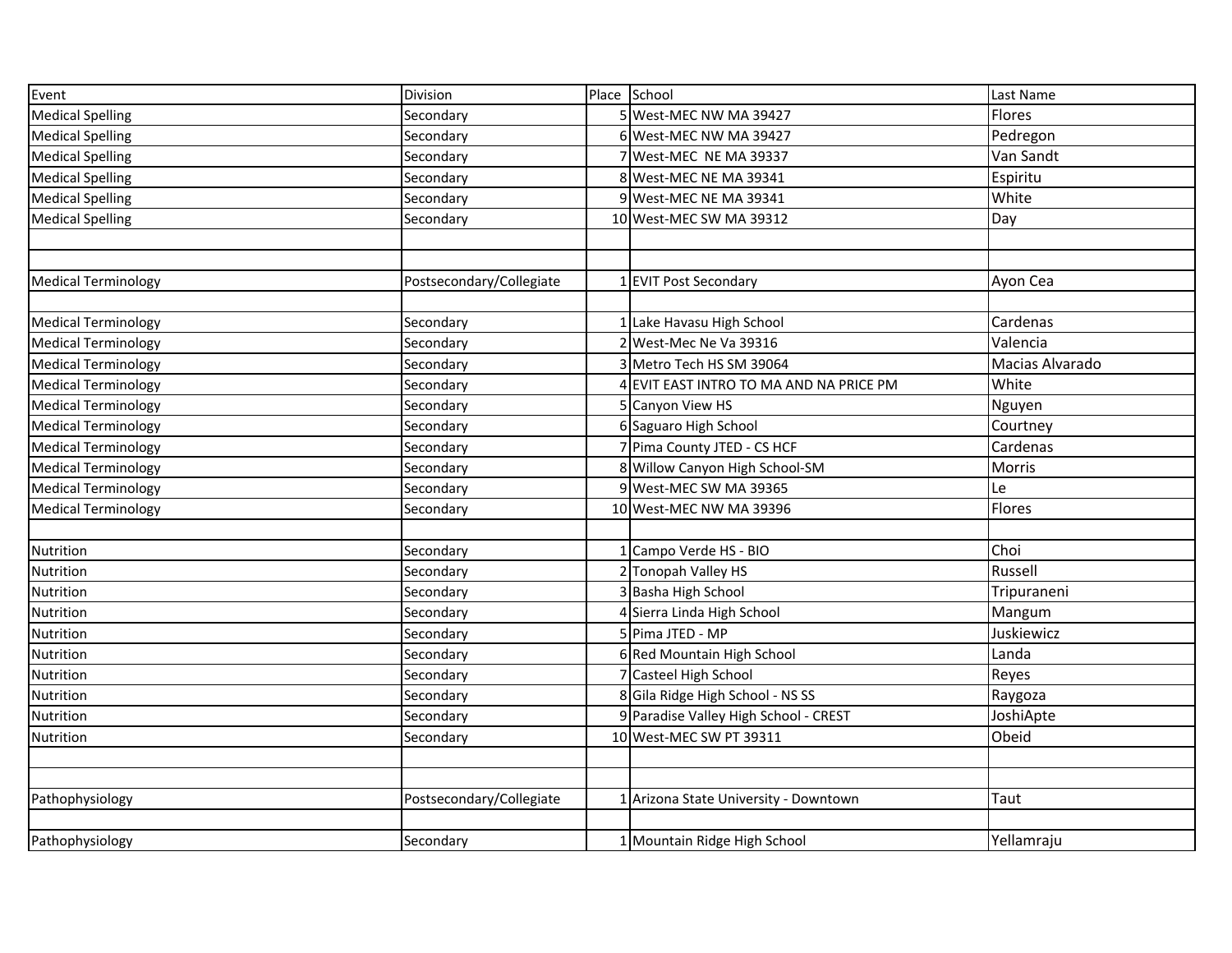| Event                                | Division                 | Place School                        | Last Name      |  |
|--------------------------------------|--------------------------|-------------------------------------|----------------|--|
| Pathophysiology                      | Secondary                | Agua Fria High School 39090         | O'Donnell      |  |
| Pathophysiology                      | Secondary                | Campo Verde HS - BIO                | Nguyen         |  |
| Pathophysiology                      | Secondary                | <b>Red Mountain High School</b>     | Omar           |  |
| Pathophysiology                      | Secondary                | West-MEC NW BMS 39099               | Hill           |  |
| Pathophysiology                      | Secondary                | EVIT MA Winstead AM                 | Bushelman      |  |
| Pathophysiology                      | Secondary                | Basha High School                   | Curry          |  |
| Pathophysiology                      | Secondary                | Estrella Foothills High School      | Carbullido     |  |
| Pathophysiology                      | Secondary                | Paradise Valley High School - CREST | Stout          |  |
| Pathophysiology                      | Secondary                | 10 Basha High School                | Pagnard        |  |
|                                      |                          |                                     |                |  |
|                                      |                          |                                     |                |  |
| Pharmacology                         | Postsecondary/Collegiate | <b>EVIT Post Secondary</b>          | Wilkins        |  |
| Pharmacology                         | Secondary                | West-Mec Ne PhT 39340               | Kyle           |  |
| Pharmacology                         | Secondary                | West-Mec Ne PhT 39340               | Crookes        |  |
| Pharmacology                         | Secondary                | West-MEC SW PhT 39366               | <b>Brimmer</b> |  |
| Pharmacology                         | Secondary                | West-MEC NE PhT 39338               | Silaghi        |  |
| Pharmacology                         | Secondary                | 5 Yuma High School                  | Palomino       |  |
| Pharmacology                         | Secondary                | 6 Casa Grande Union High School     | Forish         |  |
| Pharmacology                         | Secondary                | 7 West-MEC SW PhT 39367             | Le             |  |
| Pharmacology                         | Secondary                | 8 West-MEC SW MA 39402              | Ortega         |  |
| Pharmacology                         | Secondary                | 9 EVIT Pharmacy Tech Erwin AM       | Bartolini      |  |
| Pharmacology                         | Secondary                | 10 West-MEC SW PhT 39367            | Salazar        |  |
|                                      |                          |                                     |                |  |
|                                      |                          |                                     |                |  |
| <b>Biomedical Laboratory Science</b> | Secondary                | Red Mountain High School            | Pastore        |  |
| <b>Biomedical Laboratory Science</b> | Secondary                | Paradise Valley High School - CREST | Bhatnagar      |  |
| <b>Biomedical Laboratory Science</b> | Secondary                | Williams Field High School          | Reese          |  |
| <b>Biomedical Laboratory Science</b> | Secondary                | Williams Field High School          | Dunn           |  |
| <b>Biomedical Laboratory Science</b> | Secondary                | Red Mountain High School            | Ameneni        |  |
| <b>Biomedical Laboratory Science</b> | Secondary                | West-MEC NW BMS 39099               | Chantler       |  |
| <b>Biomedical Laboratory Science</b> | Secondary                | Williams Field High School          | Kowalski       |  |
| <b>Biomedical Laboratory Science</b> | Secondary                | Williams Field High School          | <b>Begay</b>   |  |
| <b>Biomedical Laboratory Science</b> | Secondary                | West-MEC NW BMS 39109               | Vanhof         |  |
| <b>Biomedical Laboratory Science</b> | Secondary                | 10 Sunnyside High School            | Munoz          |  |
|                                      |                          |                                     |                |  |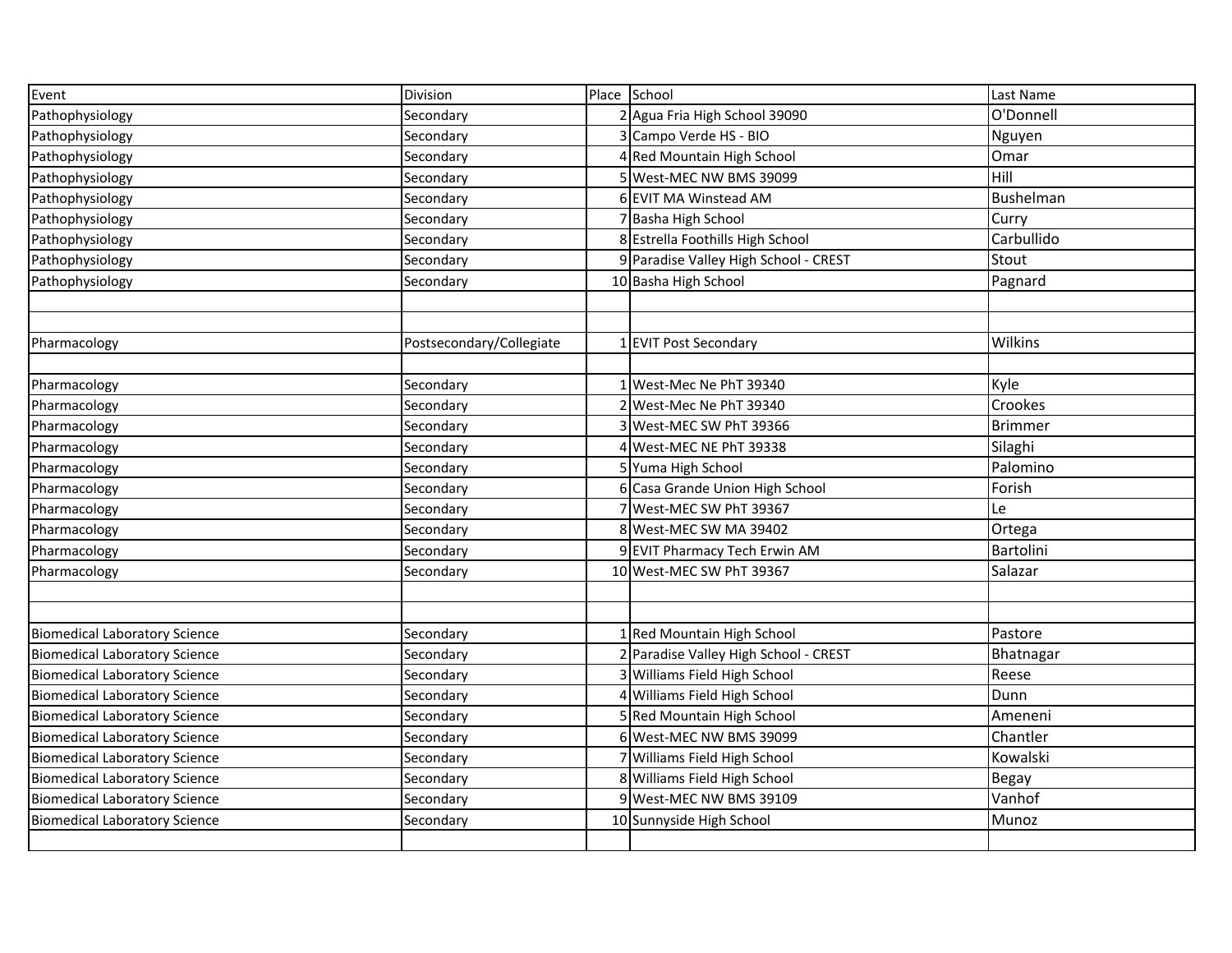| Event                     | Division  |   | Place School                                   | Last Name              |
|---------------------------|-----------|---|------------------------------------------------|------------------------|
| <b>Clinical Nursing</b>   | Secondary |   | Shadow Ridge HS                                | Nelson                 |
| <b>Clinical Nursing</b>   | Secondary |   | Willow Canyon High School-SM                   | Davis                  |
| <b>Clinical Nursing</b>   | Secondary |   | <b>Cactus Shadows High School</b>              | Hall                   |
| <b>Clinical Nursing</b>   | Secondary |   | Douglas High School                            | Luna                   |
| <b>Clinical Nursing</b>   | Secondary |   | Sandra Day O'Connor HS                         | Kedley                 |
| <b>Clinical Nursing</b>   | Secondary |   | Yuma High School                               | Gutierrez              |
| <b>Clinical Nursing</b>   | Secondary |   | Ironwood HS                                    | Al-Dirawy              |
| <b>Clinical Nursing</b>   | Secondary |   | Sierra Linda High School                       | Raigoza                |
| <b>Clinical Nursing</b>   | Secondary |   | Central Arizona Valley Institute of Technology | Arboleda               |
| <b>Clinical Nursing</b>   | Secondary |   | 10 Willow Canyon High School-ML                | Lines                  |
|                           |           |   |                                                |                        |
| <b>Clinical Specialty</b> | Secondary |   | Paradise Valley High School - CREST            | Tokish                 |
| <b>Clinical Specialty</b> | Secondary |   | West-MEC Vet Asst 3                            | Laudick                |
| <b>Clinical Specialty</b> | Secondary |   | West-MEC Vet Asst 3                            | Grossman               |
| <b>Clinical Specialty</b> | Secondary |   | West - MEC NW MA 39395                         | Hernandez Ortega       |
| <b>Clinical Specialty</b> | Secondary |   | Cibola High School                             | Ulloa                  |
|                           |           |   |                                                |                        |
| <b>Dental Science</b>     | Secondary |   | Red Mountain High School                       | Ahir Ahir              |
| <b>Dental Science</b>     | Secondary |   | West-MEC NW DA 39431                           | Gonzalez               |
| <b>Dental Science</b>     | Secondary |   | <b>EVIT Dental Assistant Finegold PM</b>       | Cardenas               |
| <b>Dental Science</b>     | Secondary |   | <b>West-MEC Southwest</b>                      | Gonzalez Ramirez       |
| <b>Dental Science</b>     | Secondary |   | 5 West-MEC Southwest                           | Lopez                  |
| <b>Dental Science</b>     | Secondary |   | 6 West-MEC Southwest                           | Chaira                 |
| <b>Dental Science</b>     | Secondary |   | 7 West-MEC Southwest                           | Martinez               |
| <b>Dental Science</b>     | Secondary |   | 8 EVIT Dental Assistant Finegold AM            | <b>Mendivil Santos</b> |
| <b>Dental Science</b>     | Secondary |   | 9 West-MEC Southwest                           | Herrera                |
|                           |           |   |                                                |                        |
| Home Health Aide          | Secondary | 1 | <b>IGIFT</b>                                   | Summers                |
| Home Health Aide          | Secondary |   | Buckeye Union High School Dist                 | Favela                 |
| Home Health Aide          | Secondary |   | West-MEC NE MA 39376                           | Nielson                |
| Home Health Aide          | Secondary |   | West-MEC NW PTT 39397                          | Gomez-Rodriguez        |
| Home Health Aide          | Secondary |   | 5 GIFT                                         | Chavez                 |
| Home Health Aide          | Secondary |   | 6 Window Rock High School                      | Curtis                 |
| Home Health Aide          | Secondary |   | Cibola High School                             | Gomez                  |
| Home Health Aide          | Secondary |   | 8 Cibola High School                           | Herrera                |
| Home Health Aide          | Secondary |   | 9 Cibola High School                           | Lopez                  |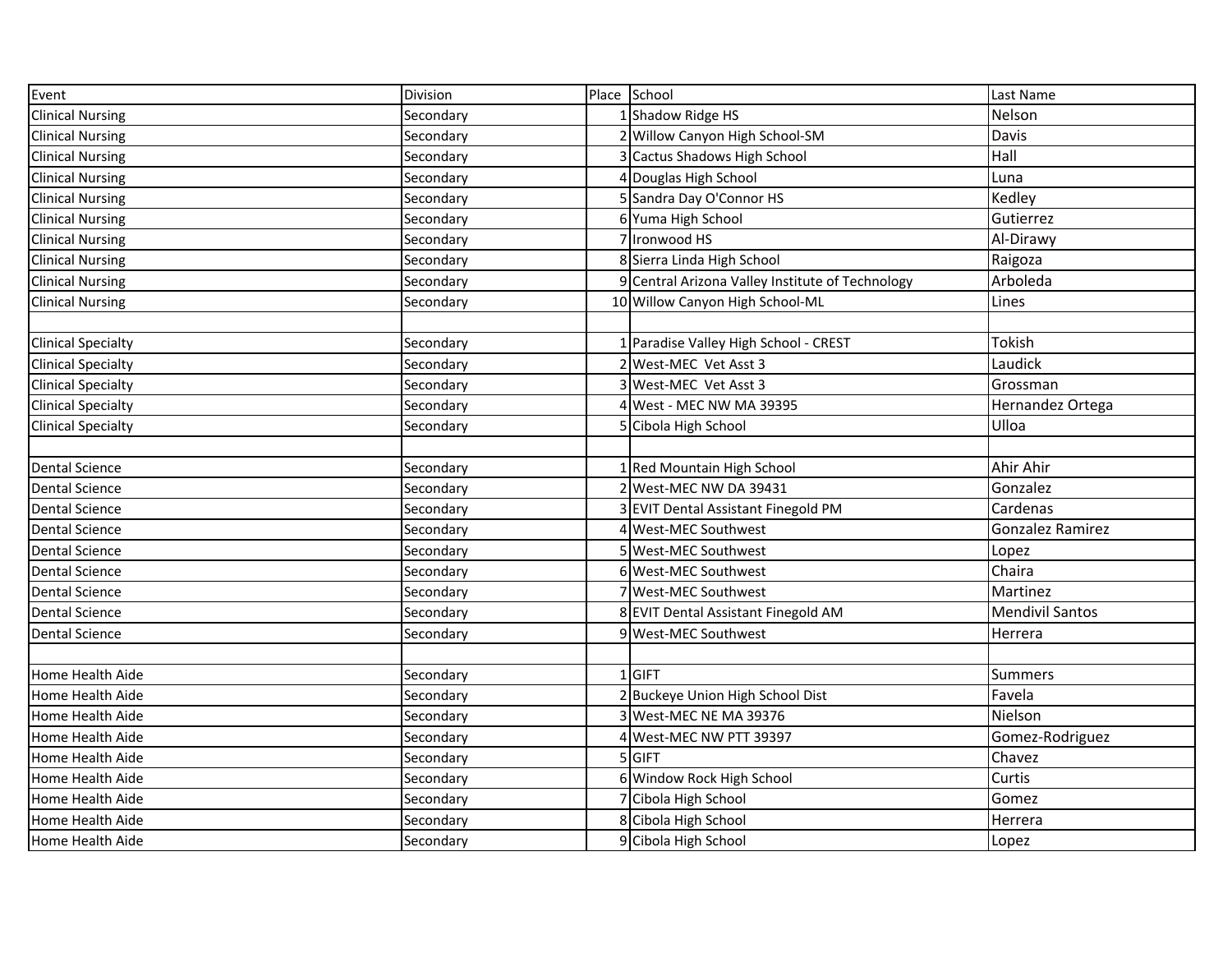| Event                     | Division                 | Place School                   | Last Name                |
|---------------------------|--------------------------|--------------------------------|--------------------------|
| Home Health Aide          | Secondary                | 10 West-MEC SW PhT 39367       | Toribio                  |
|                           |                          |                                |                          |
| <b>Medical Assisting</b>  | Secondary                | Casa Grande Union High School  | Linehan                  |
| <b>Medical Assisting</b>  | Secondary                | Douglas High School            | Guadal Chavarria Burrola |
| <b>Medical Assisting</b>  | Secondary                | <b>EVIT MA Winstead AM</b>     | Duncan                   |
| <b>Medical Assisting</b>  | Secondary                | Sierra Linda High School       | Martinez Mota            |
| <b>Medical Assisting</b>  | Secondary                | Sierra Linda High School       | Guereque                 |
| <b>Medical Assisting</b>  | Secondary                | 6 EVIT MA Tellez AM            | Smith                    |
| <b>Medical Assisting</b>  | Secondary                | EVIT MA Tellez PM              | Rodriguez                |
| <b>Medical Assisting</b>  | Secondary                | 8 West-MEC SW MA 39365         | Pagan                    |
| <b>Medical Assisting</b>  | Secondary                | West-MEC NE MA 39375           | Kimbrell                 |
| <b>Medical Assisting</b>  | Secondary                | 10 West-MEC NE MA 39341        | Cathey                   |
|                           |                          |                                |                          |
|                           |                          |                                |                          |
| <b>Nursing Assisting</b>  | Postsecondary/Collegiate | University of Arizona          | Mace                     |
|                           |                          |                                |                          |
| <b>Nursing Assisting</b>  | Secondary                | San Luis High School           | Bojorquez                |
| <b>Nursing Assisting</b>  | Secondary                | Perry High School              | Nguyen                   |
| <b>Nursing Assisting</b>  | Secondary                | Pima County JTED - LNA         | Debough                  |
| <b>Nursing Assisting</b>  | Secondary                | Pima County JTED - Bridges LNA | Lopez                    |
| <b>Nursing Assisting</b>  | Secondary                | Pima County JTED - LNA         | Ponce                    |
| <b>Nursing Assisting</b>  | Secondary                | 6 Ironwood HS                  | <b>Tang</b>              |
| <b>Nursing Assisting</b>  | Secondary                | 7 Perry High School            | Munoz                    |
| <b>Nursing Assisting</b>  | Secondary                | 8 Window Rock High School      | Faber                    |
| <b>Nursing Assisting</b>  | Secondary                | 9 Pima JTED - Bridges LNA      | Munoz Perez              |
| <b>Nursing Assisting</b>  | Secondary                | 10 Window Rock High School     | Kenny                    |
|                           |                          |                                |                          |
| Personal Care - Test Only | Secondary                | Shadow Ridge HS                | Bingham                  |
| Personal Care - Test Only | Secondary                | Desert Vista High School       | Hoangnguyen              |
|                           |                          |                                |                          |
| <b>Pharmacy Science</b>   | Secondary                | West-Mec Ne PhT 39340          | Martinez                 |
| <b>Pharmacy Science</b>   | Secondary                | Millennium High School         | Nguyen                   |
| <b>Pharmacy Science</b>   | Secondary                | West-MEC SW PhT 39366          | GaMarsh                  |
| <b>Pharmacy Science</b>   | Secondary                | Saguaro High School            | <b>BABIAK</b>            |
| <b>Pharmacy Science</b>   | Secondary                | West-Mec Ne PhT 39340          | Mohammed                 |
| <b>Pharmacy Science</b>   | Secondary                | 6 West-MEC NE PhT 39338        | Molina                   |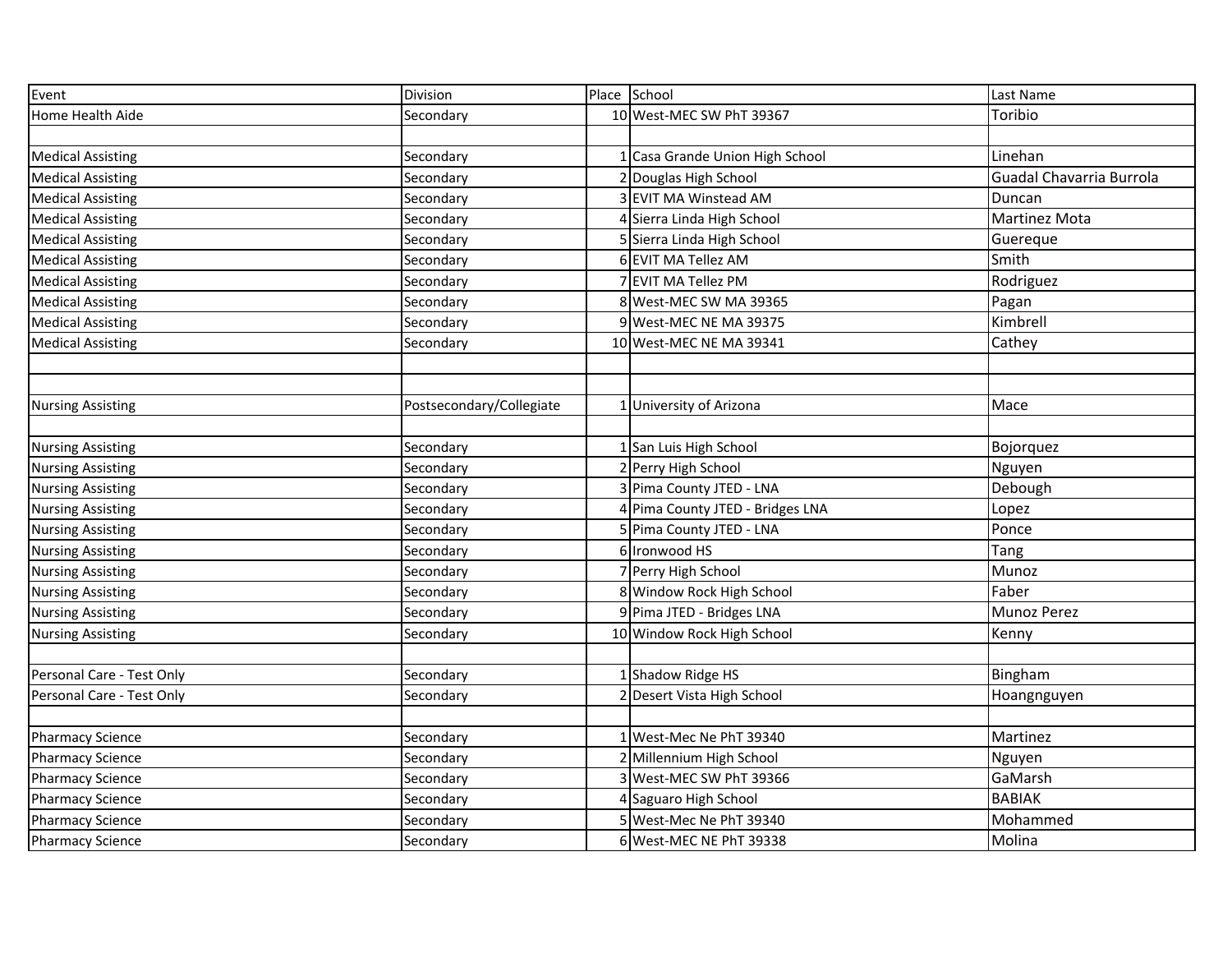| Event                     | Division                 | Place School                                     | Last Name       |
|---------------------------|--------------------------|--------------------------------------------------|-----------------|
| <b>Pharmacy Science</b>   | Secondary                | 7 EVIT Pharmacy Tech Erwin PM                    | Clark           |
| <b>Pharmacy Science</b>   | Secondary                | West-MEC NE PhT 39338                            | Hematti         |
| <b>Pharmacy Science</b>   | Secondary                | West-MEC SW PhT 39367                            | Vukovic         |
| <b>Pharmacy Science</b>   | Secondary                | 10 Paradise Valley HS - StarTECH                 | PerezMendoza    |
|                           |                          |                                                  |                 |
| Physical Therapy          | Secondary                | West-MEC NW PTT 39397                            | Trapeur         |
| <b>Physical Therapy</b>   | Secondary                | Millennium High School                           | Morkunas        |
| <b>Physical Therapy</b>   | Secondary                | Pima JTED Physical Therapy                       | Stone           |
| <b>Physical Therapy</b>   | Secondary                | West-MEC SW PT 39311                             | Enriquez        |
| Physical Therapy          | Secondary                | West - MEC NW PTT 39398                          | Orona           |
| Physical Therapy          | Secondary                | 6 Estrella Foothills High School                 | Reeder          |
| Physical Therapy          | Secondary                | <b>EVIT PT Morris AM</b>                         | Arnett          |
| Physical Therapy          | Secondary                | Perry High School                                | Boardman        |
| <b>Physical Therapy</b>   | Secondary                | West - MEC NW PTT 39398                          | Callaghan       |
| <b>Physical Therapy</b>   | Secondary                | 10 Pima JTED Physical Therapy                    | Popham          |
|                           |                          |                                                  |                 |
|                           |                          |                                                  |                 |
| <b>Sports Medicine</b>    | Postsecondary/Collegiate | <b>WestMEC SW</b>                                | Aguilar         |
|                           |                          |                                                  |                 |
| <b>Sports Medicine</b>    | Secondary                | 1 Sandra Day O'Connor HS                         | Panas           |
| Sports Medicine           | Secondary                | Combs HS-SM                                      | Jones           |
| Sports Medicine           | Secondary                | 3 Shadow Ridge HS                                | Horton          |
| <b>Sports Medicine</b>    | Secondary                | 4 Youngker High School                           | Marshall        |
| <b>Sports Medicine</b>    | Secondary                | 5 Raymond S Kellis HS                            | Tomv            |
| Sports Medicine           | Secondary                | 6 Perry High School                              | Mowad           |
| Sports Medicine           | Secondary                | 7 Sandra Day O'Connor HS                         | <b>Skeeters</b> |
| Sports Medicine           | Secondary                | 8 Chandler HS                                    | Call            |
| <b>Sports Medicine</b>    | Secondary                | 9 Campo Verde HS - SM                            | <b>Brown</b>    |
| <b>Sports Medicine</b>    | Secondary                | 10 Campo Verde HS - SM                           | Romero          |
|                           |                          |                                                  |                 |
|                           |                          |                                                  |                 |
| <b>Veterinary Science</b> | Postsecondary/Collegiate | West-MEC Southwest Campus-Veterinary Sciences    | Mills           |
|                           |                          |                                                  |                 |
| <b>Veterinary Science</b> | Secondary                | Desert Vista High School                         | Kelly           |
| <b>Veterinary Science</b> | Secondary                | Central Arizona Valley Institute of Technology   | Olvera          |
| <b>Veterinary Science</b> | Secondary                | 3 Central Arizona Valley Institute of Technology | Bencomo         |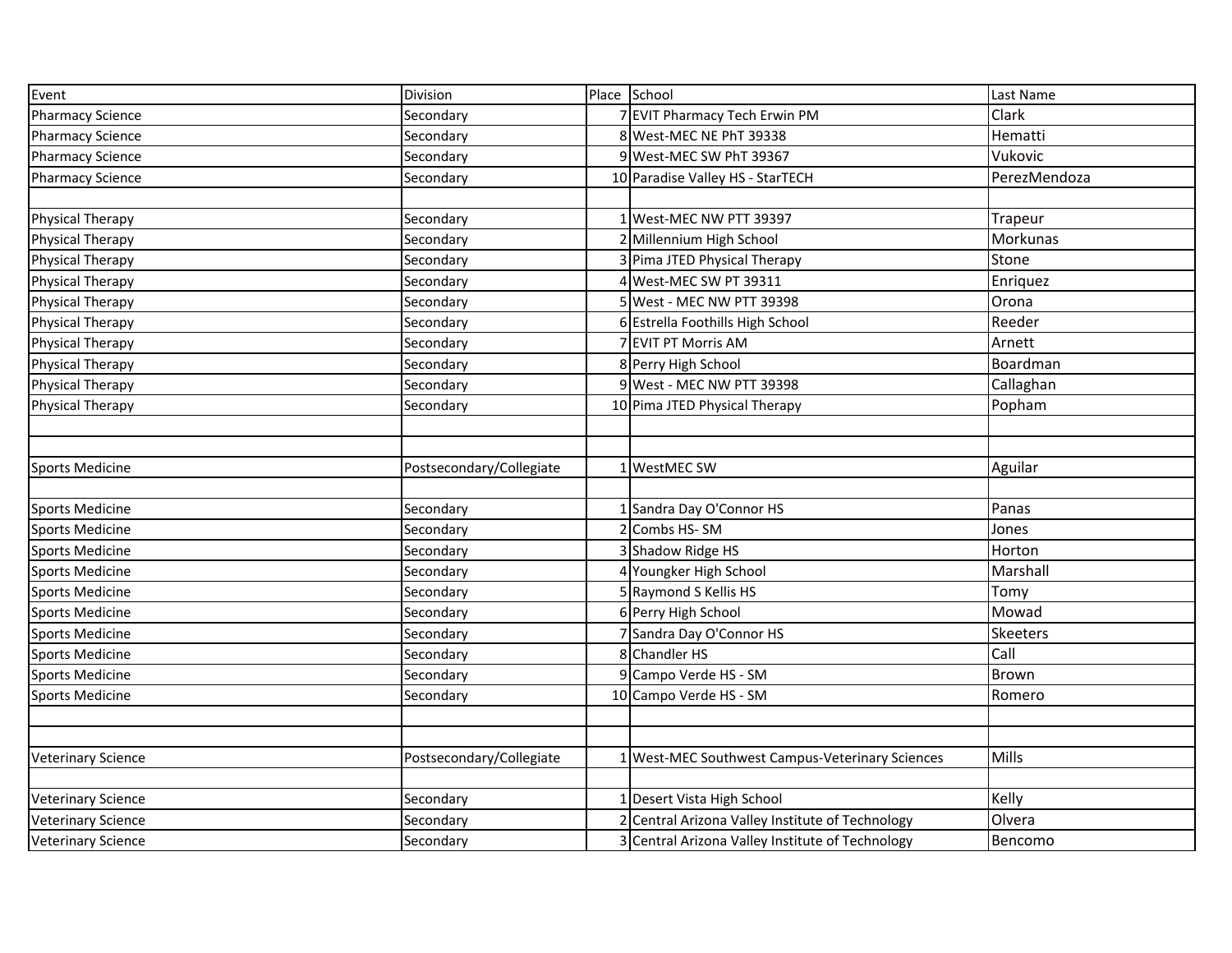| Event                     | Division  | Place School                                   | Last Name       |
|---------------------------|-----------|------------------------------------------------|-----------------|
| <b>Veterinary Science</b> | Secondary | 4 Paradise Valley High School - CREST          | Rajkumar        |
| <b>Veterinary Science</b> | Secondary | Central Arizona Valley Institute of Technology | Keiser          |
| <b>Veterinary Science</b> | Secondary | 6 West-MEC Vet Asst 3                          | Maitem          |
| <b>Veterinary Science</b> | Secondary | Willow Canyon High School-SM                   | Abdoo           |
| <b>Veterinary Science</b> | Secondary | West-MEC NW VA 39285                           | Hawks           |
| <b>Veterinary Science</b> | Secondary | West-MEC NW - VA                               | Mora Salas      |
| <b>Veterinary Science</b> | Secondary | 10 West-MEC Southwest                          | Quintino-Zavala |
|                           |           |                                                |                 |
|                           |           |                                                |                 |
| <b>CERT Skills</b>        | Secondary | Campo Verde HS - BIO                           | Hanus           |
| <b>CERT Skills</b>        | Secondary | Campo Verde HS - BIO                           | Hankinson       |
| <b>CERT Skills</b>        | Secondary | 2 Glendale Union HCE - Moon Valley             | McCulloch       |
| <b>CERT Skills</b>        | Secondary | Glendale Union High School District            | Arenas Gonzalez |
| <b>CERT Skills</b>        | Secondary | <b>Cactus Shadows High School</b>              | Kinert          |
| <b>CERT Skills</b>        | Secondary | <b>Cactus Shadows High School</b>              | O'Neil          |
| <b>CERT Skills</b>        | Secondary | Sunnyside High School                          | Marquez         |
| <b>CERT Skills</b>        | Secondary | Sunnyside High School                          | Sierra-Ram      |
| <b>CERT Skills</b>        | Secondary | 5 Sunnyside High School                        | Molina          |
| <b>CERT Skills</b>        | Secondary | 5 Sunnyside High School                        | Martinez        |
| <b>CERT Skills</b>        | Secondary | 6 Verrado HS                                   | Roth            |
| <b>CERT Skills</b>        | Secondary | 6 Verrado HS                                   | Konings         |
| <b>CERT Skills</b>        | Secondary | Cactus Shadows High School                     | Glantz          |
| <b>CERT Skills</b>        | Secondary | <b>Cactus Shadows High School</b>              | Anthony         |
|                           |           |                                                |                 |
| CPR/First Aid             | Secondary | 1 Basha High School                            | Hajdys          |
| <b>CPR/First Aid</b>      | Secondary | 1 Basha High School                            | Young           |
| <b>CPR/First Aid</b>      | Secondary | 2 Page High School                             | Redhair         |
| <b>CPR/First Aid</b>      | Secondary | 2 Page High School                             | Austin          |
| <b>CPR/First Aid</b>      | Secondary | 3 Mountain Ridge High School                   | Vengatragavan   |
| CPR/First Aid             | Secondary | 3 Mountain Ridge High School                   | Velaga          |
| CPR/First Aid             | Secondary | 4 Verrado HS                                   | Pape            |
| CPR/First Aid             | Secondary | 4 Verrado HS                                   | Nay             |
| CPR/First Aid             | Secondary | 5 Cactus Shadows High School                   | Carman          |
| CPR/First Aid             | Secondary | 5 Cactus Shadows High School                   | Fletcher        |
| CPR/First Aid             | Secondary | 6 Paradise Valley High School - CREST          | Zhang           |
| <b>CPR/First Aid</b>      | Secondary | 6 Paradise Valley High School - CREST          | Miernik         |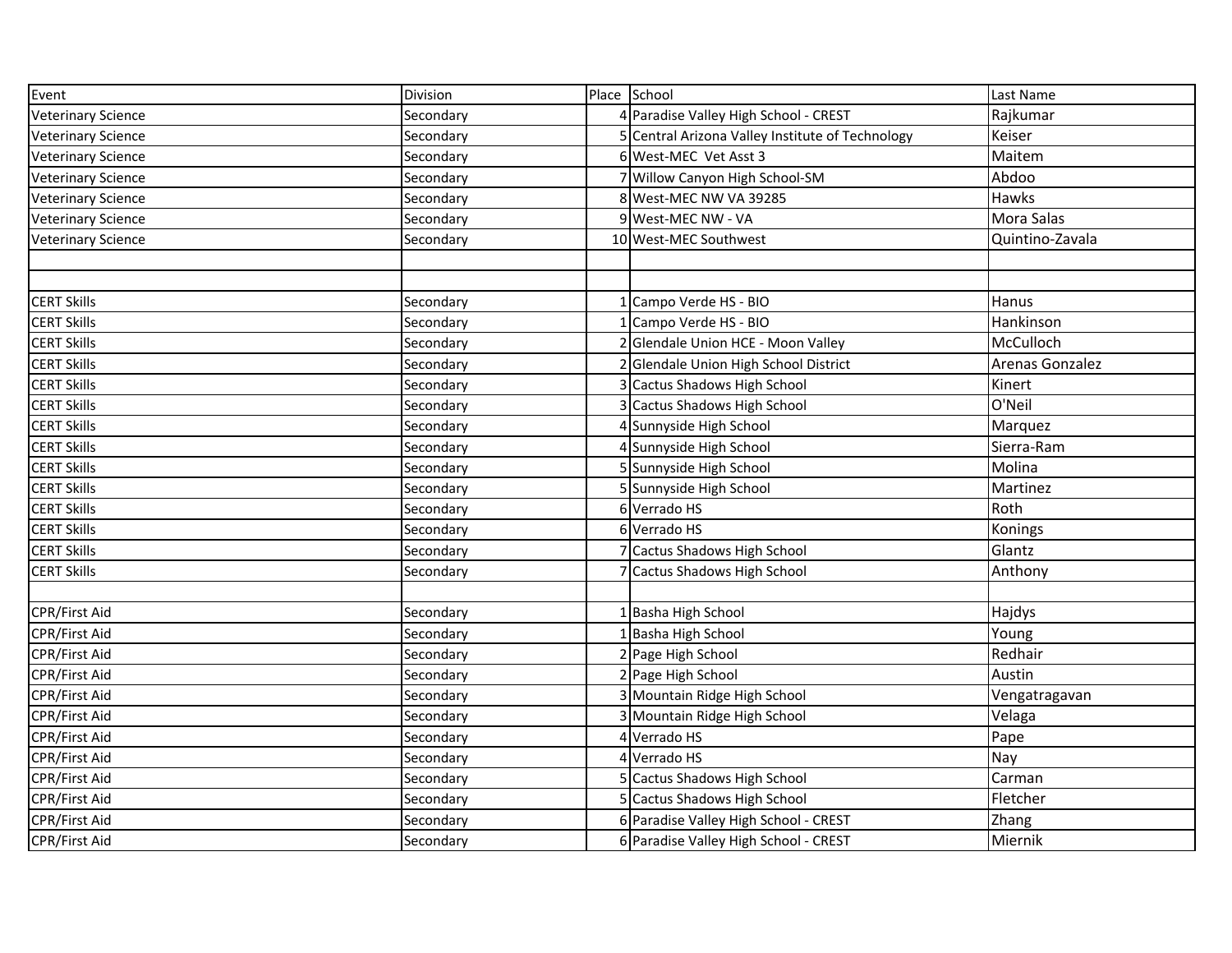| Event                               | Division  | Place School                        | Last Name         |
|-------------------------------------|-----------|-------------------------------------|-------------------|
| <b>CPR/First Aid</b>                | Secondary | Pima County JTED - Bridges LNA      | Ruiz              |
| <b>CPR/First Aid</b>                | Secondary | Pima County JTED - Bridges LNA      | Sabori            |
| CPR/First Aid                       | Secondary | Paradise Valley High School - CREST | Anderson          |
| CPR/First Aid                       | Secondary | Paradise Valley High School - CREST | Saggar            |
| <b>CPR/First Aid</b>                | Secondary | Flagstaff HS SM-CAVIAT              | Chavez            |
| <b>CPR/First Aid</b>                | Secondary | Flagstaff HS SM-CAVIAT              | Albert            |
| CPR/First Aid                       | Secondary | 10 Sunnyside High School            | Parra-Estrada     |
| <b>CPR/First Aid</b>                | Secondary | 10 Sunnyside High School            | Romero            |
|                                     |           |                                     |                   |
| <b>Emergency Medical Technician</b> | Secondary | <b>EVIT EMT Crowley AM</b>          | Courter           |
| <b>Emergency Medical Technician</b> | Secondary | <b>EVIT EMT Crowley AM</b>          | Moreno            |
| <b>Emergency Medical Technician</b> | Secondary | <b>EVIT EMT Plough PM</b>           | Kinkade           |
| <b>Emergency Medical Technician</b> | Secondary | <b>EVIT EMT Plough PM</b>           | Holub             |
| <b>Emergency Medical Technician</b> | Secondary | <b>EVIT EMT PM Crowley</b>          | McMullen          |
| <b>Emergency Medical Technician</b> | Secondary | <b>EVIT EMT PM Crowley</b>          | Sauber            |
| <b>Emergency Medical Technician</b> | Secondary | <b>EVIT EMT Plough PM</b>           | Adams             |
| <b>Emergency Medical Technician</b> | Secondary | <b>EVIT EMT PM Crowley</b>          | McDaniel          |
| <b>Emergency Medical Technician</b> | Secondary | 5 Sunnyside High School             | Hongchareune      |
| <b>Emergency Medical Technician</b> | Secondary | 5 Sunnyside High School             | Lopez             |
| <b>Emergency Medical Technician</b> | Secondary | 6 San Luis High School              | Chaves            |
| <b>Emergency Medical Technician</b> | Secondary | 6 San Luis High School              | <b>Diaz</b>       |
| <b>Emergency Medical Technician</b> | Secondary | 7 San Luis High School              | Ramirez Ornelas   |
| <b>Emergency Medical Technician</b> | Secondary | 7 San Luis High School              | Espinoza Guerrero |
| <b>Emergency Medical Technician</b> | Secondary | 8 EVIT EMT PM Crowley               | Shinbaum          |
| <b>Emergency Medical Technician</b> | Secondary | 8 EVIT EMT PM Crowley               | Sivley            |
| <b>Emergency Medical Technician</b> | Secondary | 9 Kofa High School EMS              | Lawson            |
| <b>Emergency Medical Technician</b> | Secondary | 9 Kofa High School EMS              | Webb              |
| <b>Emergency Medical Technician</b> | Secondary | 10 Sunnyside High School            | Lugo              |
| <b>Emergency Medical Technician</b> | Secondary | 10 Sunnyside High School            | Ruiz              |
|                                     |           |                                     |                   |
| Epidemiology                        | Secondary | Casa Grande Union High School       | Kahn              |
| Epidemiology                        | Secondary | Campo Verde HS - BIO                | Carriere          |
| Epidemiology                        | Secondary | Paradise Valley High School - CREST | Gerrard           |
| Epidemiology                        | Secondary | Canyon View HS                      | Luzier            |
| Epidemiology                        | Secondary | West-MEC NE MA 39376                | Ponce             |
| Epidemiology                        | Secondary | 6 Perry High School                 | Policastro        |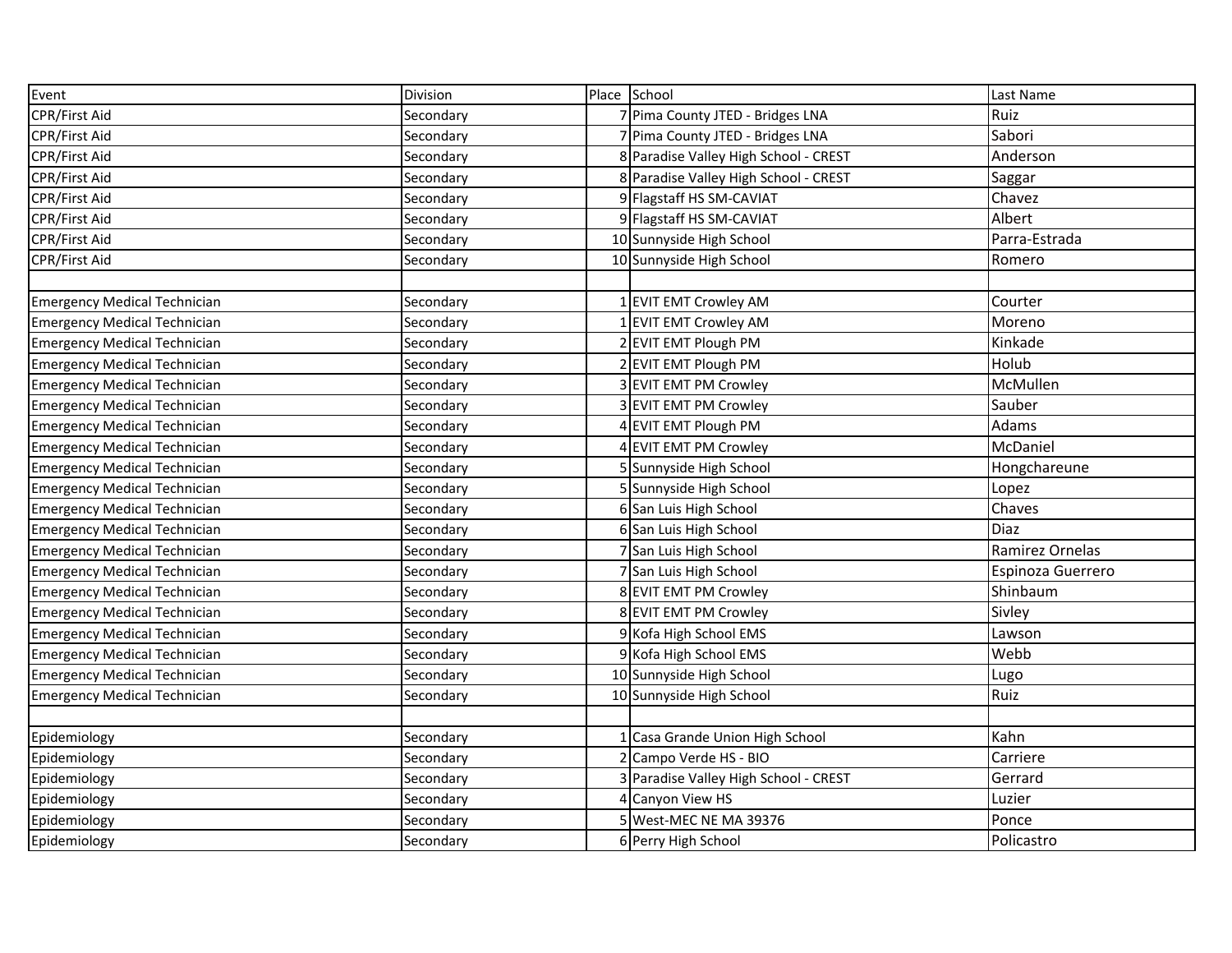| Event                                        | Division      | Place School                                     | Last Name        |
|----------------------------------------------|---------------|--------------------------------------------------|------------------|
| Epidemiology                                 | Secondary     | 7 Dysart High School                             | Vazquez-Luna     |
| Epidemiology                                 | Secondary     | 8 West-MEC NW MA 39427                           | Hobeck           |
| Epidemiology                                 | Secondary     | 9 West-MEC NW BMS 39099                          | Hall             |
| Epidemiology                                 | Secondary     | 10 West-MEC Southwest Campus-Veterinary Sciences | Louie            |
|                                              |               |                                                  |                  |
| Life Support Skills - Test Only              | Secondary     | 1 San Luis High School - SM                      | Meza             |
| Life Support Skills - Test Only              | Secondary     | West-MEC NW MA 39427                             | Deland           |
| Life Support Skills - Test Only              | Secondary     | <b>EVIT Pharmacy Tech Erwin AM</b>               | Garcia           |
|                                              |               |                                                  |                  |
| <b>Public Health</b>                         | Secondary     | 1 Ironwood High School                           | Sibouth          |
| <b>Public Health</b>                         | Secondary     | Ironwood HS                                      | Botto-Fajardo    |
| <b>Public Health</b>                         | Secondary     | Ironwood High School                             | Chavez           |
| <b>Public Health</b>                         | Secondary     | Ironwood High School                             | Ngo              |
| <b>Public Health</b>                         | Secondary     | West-MEC NW MA 39427                             | Matamoros        |
| <b>Public Health</b>                         | Secondary     | West-MEC NW MA 39427                             | Klebic           |
| <b>Public Health</b>                         | Secondary     | West-MEC NW MA 39427                             | Santos           |
| <b>Public Health</b>                         | Secondary     | West-MEC NW MA 39427                             | Tamo             |
| <b>Public Health</b>                         | Secondary     | West-MEC SW MA 39401                             | Padilla Baquera  |
| <b>Public Health</b>                         | Secondary     | West-MEC SW MA 39401                             | Ibarra Garcia    |
| <b>Public Health</b>                         | Secondary     | West-MEC SW MA 39401                             | Arellano         |
| <b>Public Health</b>                         | Secondary     | 3 West-MEC SW MA 39401                           | Monzon           |
| <b>Public Health</b>                         | Secondary     | 3 West-MEC SW MA 39401                           | Herrera          |
| <b>Public Health</b>                         | Secondary     | 3 West-MEC SW MA 39401                           | Carrillo Camacho |
| <b>Public Health</b>                         | Secondary     | Copper Canyon High School                        | Garcia           |
| <b>Public Health</b>                         | Secondary     | Copper Canyon High School                        | Ornelas          |
|                                              |               |                                                  |                  |
|                                              |               |                                                  |                  |
|                                              |               |                                                  |                  |
| Extemporaneous Health Poster - Middle School | Middle School | 1 Queen Creek Junior High                        | Giovanetti       |
|                                              |               |                                                  |                  |
|                                              |               |                                                  |                  |
| Extemporaneous Writing - Online Test         | Secondary     | 1 Basha High School                              | McDougall        |
| Extemporaneous Writing - Online Test         | Secondary     | 2 Pima JTED - MP                                 | Hitchcock        |
| Extemporaneous Writing - Online Test         | Secondary     | 3 Estrella Foothills High School                 | Robbins          |
| Extemporaneous Writing - Online Test         | Secondary     | 4 WestMEC SW                                     | Hamel            |
| Extemporaneous Writing - Online Test         | Secondary     | 5 West-MEC NW VA 39393                           | Juarez           |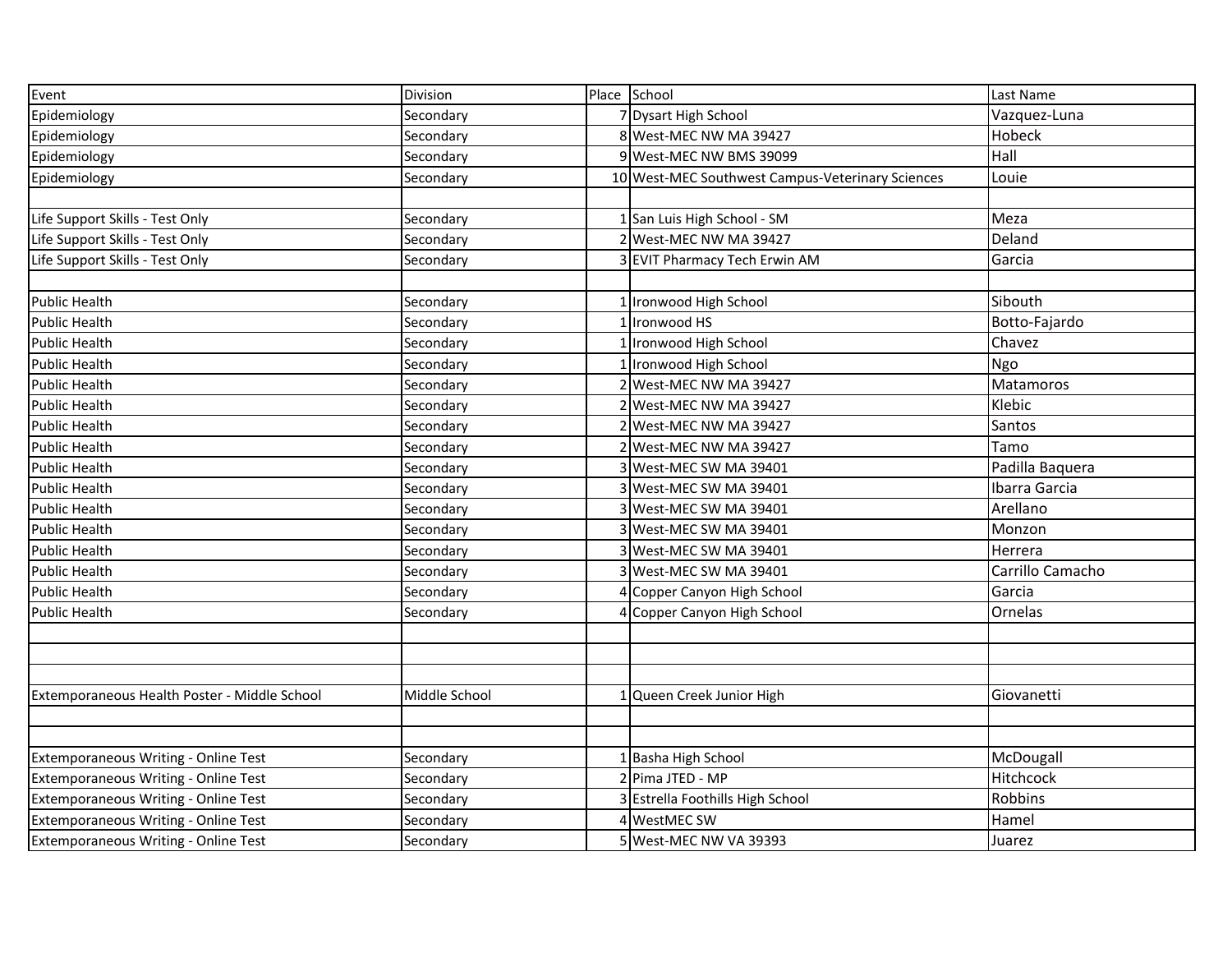| Event                                     | Division      | Place School                    | Last Name         |
|-------------------------------------------|---------------|---------------------------------|-------------------|
| Extemporaneous Writing - Online Test      | Secondary     | 6 Gila Ridge HS SM              | Wilbrecht         |
| Extemporaneous Writing - Online Test      | Secondary     | West-MEC NE MA 39345            | Franklin          |
| Extemporaneous Writing - Online Test      | Secondary     | <b>WestMEC SW</b>               | Winding           |
| Extemporaneous Writing - Online Test      | Secondary     | West-MEC SW MA 39401            | Herrera           |
|                                           |               |                                 |                   |
| <b>Health Career Photography</b>          | Secondary     | Douglas HS                      | Preciado          |
| <b>Health Career Photography</b>          | Secondary     | West-MEC NE MA 39341            | Truong            |
| <b>Health Career Photography</b>          | Secondary     | West-Mec Ne Va 39316            | Huerta            |
| <b>Health Career Photography</b>          | Secondary     | Cochise JTED - St. David HS     | Mason             |
| <b>Health Career Photography</b>          | Secondary     | West-MEC NW - VA                | Thompson          |
| <b>Health Career Photography</b>          | Secondary     | 6 West-Mec Ne Va 39316          | Trejo             |
| <b>Health Career Photography</b>          | Secondary     | West-MEC NW - VA                | Aikens            |
| <b>Health Career Photography</b>          | Secondary     | Perry High School               | Gonzalez          |
| <b>Health Career Photography</b>          | Secondary     | West-MEC NE MA 39375            | Benally           |
| <b>Health Career Photography</b>          | Secondary     | 10 West-MEC NW VA 39285         | Buchanan          |
|                                           |               |                                 |                   |
|                                           |               |                                 |                   |
| Health Career Preparation - Middle School | Middle School | Queen Creek Junior High         | Crowley           |
|                                           |               |                                 |                   |
|                                           |               |                                 |                   |
| <b>Healthy Lifestyle</b>                  | Secondary     | Gila Ridge HS SM                | Fletcher          |
| <b>Healthy Lifestyle</b>                  | Secondary     | West - MEC NW PTT 39398         | Villegas          |
| <b>Healthy Lifestyle</b>                  | Secondary     | 3 Lake Havasu High School       | Carnahan          |
| <b>Healthy Lifestyle</b>                  | Secondary     | West-MEC SW PhT 39366           | Mejia             |
| <b>Healthy Lifestyle</b>                  | Secondary     | 5 Hamilton High School          | Cheng             |
| <b>Healthy Lifestyle</b>                  | Secondary     | 6 West - MEC NW PTT 39398       | Reid              |
|                                           |               |                                 |                   |
| <b>Job Seeking Skills</b>                 | Secondary     | 1 San Luis High School          | Santillan         |
| <b>Job Seeking Skills</b>                 | Secondary     | 2 Ironwood High School          | Maglalang         |
| <b>Job Seeking Skills</b>                 | Secondary     | Gila Ridge High School - NS SS  | Chatman           |
| <b>Job Seeking Skills</b>                 | Secondary     | West-MEC Southwest              | Melendez          |
| <b>Job Seeking Skills</b>                 | Secondary     | 5 Pima JTED - Vet Science       | Muncrief          |
| <b>Job Seeking Skills</b>                 | Secondary     | 6 West-MEC NW - VA              | <b>Burks</b>      |
|                                           |               |                                 |                   |
| <b>Prepared Speaking</b>                  | Secondary     | West - MEC NW MA 39395          | Hernandez Santana |
| <b>Prepared Speaking</b>                  | Secondary     | 2 Casa Grande Union High School | D'souza           |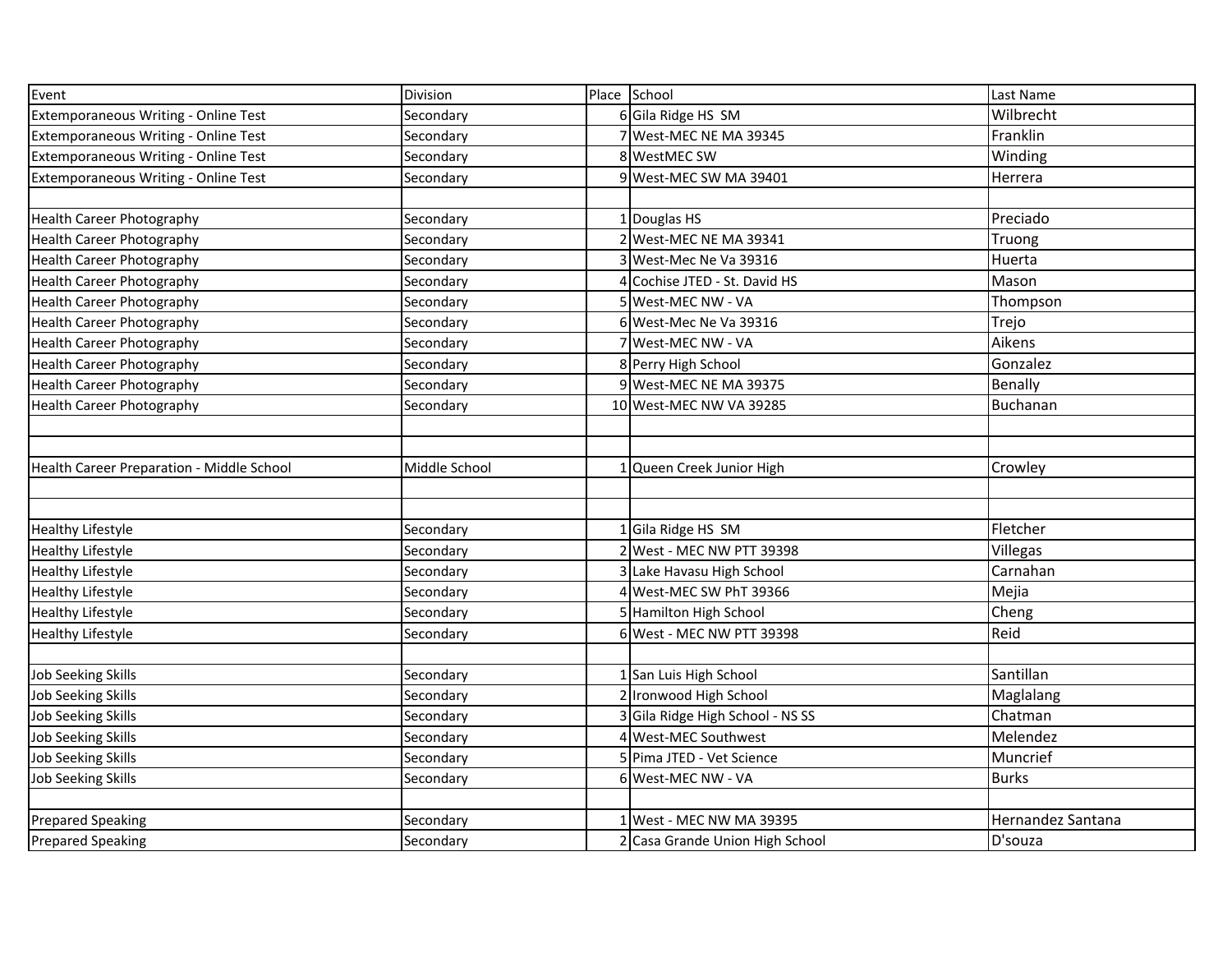| Event                                      | Division                 | Place School                        | Last Name              |
|--------------------------------------------|--------------------------|-------------------------------------|------------------------|
| <b>Prepared Speaking</b>                   | Secondary                | 3 West-MEC NW VA 39429              | Pinon                  |
| <b>Prepared Speaking</b>                   | Secondary                | Cochise JTED - St. David HS         | Dahl                   |
| <b>Prepared Speaking</b>                   | Secondary                | West-MEC NW MA 39427                | Springer               |
| <b>Prepared Speaking</b>                   | Secondary                | 6 Douglas High School               | Hernandez              |
| <b>Prepared Speaking</b>                   | Secondary                | Campo Verde HS - BIO                | Whitten                |
| <b>Prepared Speaking</b>                   | Secondary                | Mountain Ridge High School          | Kanamatareddy          |
| <b>Prepared Speaking</b>                   | Secondary                | Paradise Valley High School - CREST | Patel                  |
| <b>Prepared Speaking</b>                   | Secondary                | 10 West-MEC NE PhT 39338            | Romero Valdez          |
|                                            |                          |                                     |                        |
| Researched Persuasive Writing and Speaking | Secondary                | Paradise Valley High School - CREST | Desai                  |
| Researched Persuasive Writing and Speaking | Secondary                | Paradise Valley High School - CREST | Rozalsky               |
| Researched Persuasive Writing and Speaking | Secondary                | Agua Fria High School 39090         | Haney                  |
| Researched Persuasive Writing and Speaking | Secondary                | Yuma High School                    | Herbert                |
|                                            |                          |                                     |                        |
| <b>Research Poster</b>                     | Secondary                | Basha High School                   | Shimelis               |
| <b>Research Poster</b>                     | Secondary                | Catalina Foothills High School      | <b>Burch</b>           |
| <b>Research Poster</b>                     | Secondary                | Perry High School                   | Eustice                |
|                                            |                          |                                     |                        |
|                                            |                          |                                     |                        |
|                                            |                          |                                     |                        |
| <b>Biomedical Debate</b>                   | Postsecondary/Collegiate | Arizona State University - Downtown | Ammanamanchi           |
| <b>Biomedical Debate</b>                   | Postsecondary/Collegiate | Arizona State University - Downtown | Tesch                  |
| <b>Biomedical Debate</b>                   | Postsecondary/Collegiate | Arizona State University - Downtown | Patel                  |
|                                            |                          |                                     |                        |
| <b>Biomedical Debate</b>                   | Secondary                | 1 Sierra Linda High School          | <b>Baltierrez</b>      |
| Biomedical Debate                          | Secondary                | 1 Sierra Linda High School          | Ponce                  |
| <b>Biomedical Debate</b>                   | Secondary                | 1 Sierra Linda High School          | <b>Guereque Torres</b> |
| <b>Biomedical Debate</b>                   | Secondary                | 2 Evit Intro to EMT Wilson PM       | Zimmerman              |
| <b>Biomedical Debate</b>                   | Secondary                | 2 Evit Intro to EMT Wilson PM       | Zuniga                 |
| <b>Biomedical Debate</b>                   | Secondary                | 2 Evit Intro to EMT Wilson PM       | Mann                   |
| <b>Biomedical Debate</b>                   | Secondary                | West-MEC NW BMS 39099               | Berger                 |
| <b>Biomedical Debate</b>                   | Secondary                | West-MEC NW BMS 39099               | Imhoff                 |
| <b>Biomedical Debate</b>                   | Secondary                | West-MEC NW BMS 39099               | Cornfield              |
| <b>Biomedical Debate</b>                   | Secondary                | West-MEC SW MA 39364                | Rivera                 |
| <b>Biomedical Debate</b>                   | Secondary                | West-MEC SW MA 39364                | Gann                   |
| <b>Biomedical Debate</b>                   | Secondary                | 4 West-MEC SW MA 39364              | Gurrola                |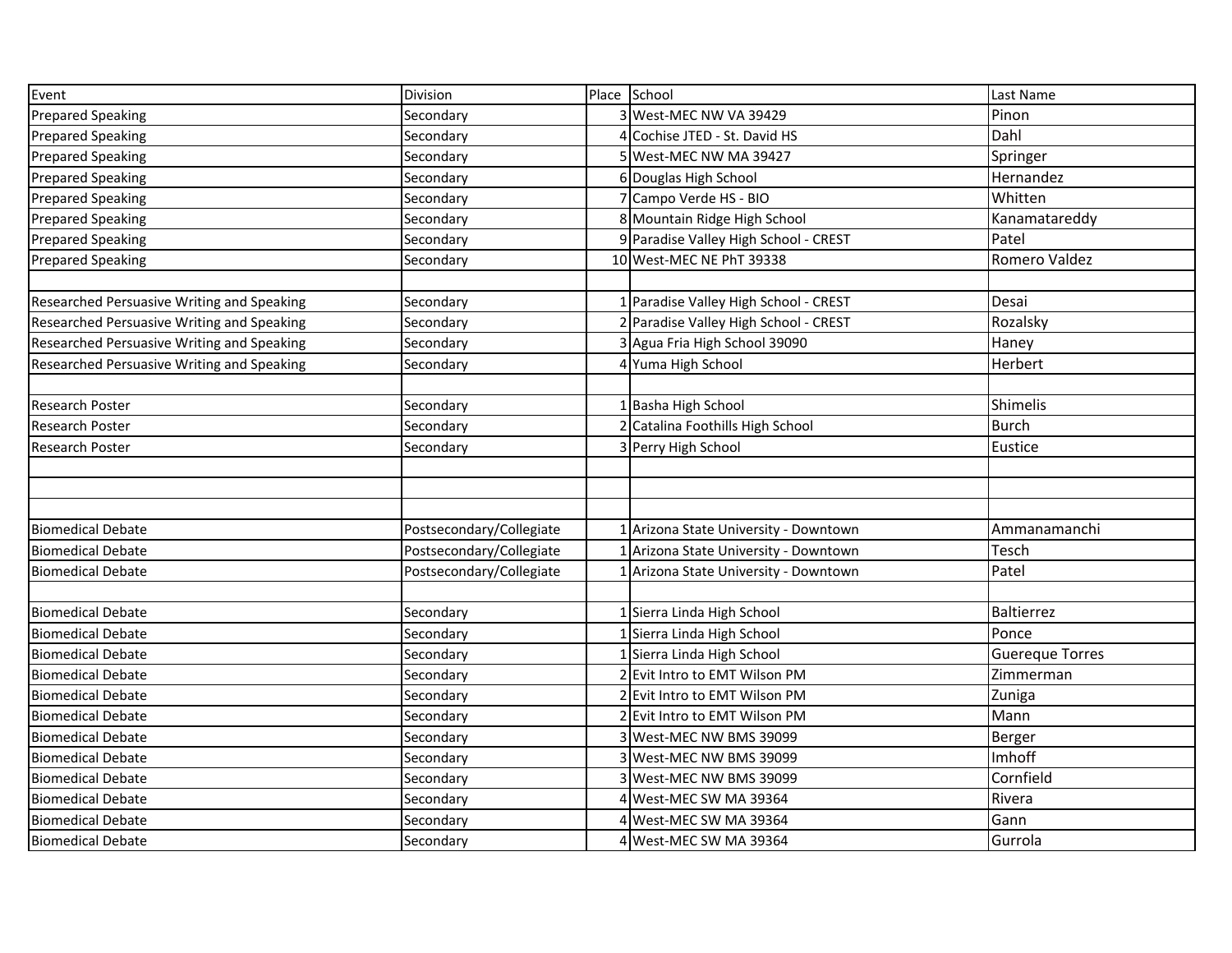| Event                           | Division  | Place School                     | Last Name              |
|---------------------------------|-----------|----------------------------------|------------------------|
| <b>Biomedical Debate</b>        | Secondary | West-MEC SW MA 39364             | Henry                  |
| <b>Biomedical Debate</b>        | Secondary | Evit Intro to EMT Wilson PM      | Fuentes                |
| <b>Biomedical Debate</b>        | Secondary | Evit Intro to EMT Wilson PM      | Naquin                 |
|                                 |           | Evit Intro to EMT Wilson PM      | <b>Bullard</b>         |
|                                 |           |                                  |                        |
| <b>Community Awareness</b>      | Secondary | Douglas High School              | Rubio                  |
| <b>Community Awareness</b>      | Secondary | Douglas High School              | <b>Yolanda Morales</b> |
|                                 |           |                                  |                        |
| <b>Creative Problem Solving</b> | Secondary | Douglas HS                       | Michel                 |
| <b>Creative Problem Solving</b> | Secondary | Douglas HS                       | Lugo Partida           |
| <b>Creative Problem Solving</b> | Secondary | Douglas HS                       | Lugo Partida           |
| <b>Creative Problem Solving</b> | Secondary | Douglas HS                       | Loya                   |
| <b>Creative Problem Solving</b> | Secondary | West-MEC SW MA 39312             | Gallardo               |
| <b>Creative Problem Solving</b> | Secondary | West-MEC SW MA 39312             | Rodriguez              |
| <b>Creative Problem Solving</b> | Secondary | West-MEC SW MA 39312             | Humphries              |
| <b>Creative Problem Solving</b> | Secondary | West-MEC SW MA 39312             | Velazquez              |
| <b>Creative Problem Solving</b> | Secondary | Perry High School                | Saveski                |
| <b>Creative Problem Solving</b> | Secondary | Perry High School                | Mirkiewicz             |
| <b>Creative Problem Solving</b> | Secondary | Perry High School                | Ramsden                |
| <b>Creative Problem Solving</b> | Secondary | Perry High School                | Thompson               |
| <b>Creative Problem Solving</b> | Secondary | Glendale Union HCE - Moon Valley | Ledesma                |
| <b>Creative Problem Solving</b> | Secondary | Glendale Union HCE - Moon Valley | Lopez                  |
| <b>Creative Problem Solving</b> | Secondary | Glendale Union HCE - Moon Valley | Garcia                 |
| <b>Creative Problem Solving</b> | Secondary | 5 West-MEC NW VA 39393           | Aramburo               |
| <b>Creative Problem Solving</b> | Secondary | 5 West-MEC NW VA 39393           | Schwahn                |
| <b>Creative Problem Solving</b> | Secondary | 5 West-MEC NW VA 39393           | Villalba               |
| <b>Creative Problem Solving</b> | Secondary | 5 West-MEC NW VA 39393           | McKelvey               |
| <b>Creative Problem Solving</b> | Secondary | 6 GIFT - SM                      | Carlton                |
| <b>Creative Problem Solving</b> | Secondary | 6 GIFT - SM                      | Owens                  |
| <b>Creative Problem Solving</b> | Secondary | 6 GIFT - SM                      | Reed                   |
| <b>Creative Problem Solving</b> | Secondary | Douglas High School              | Jane Vasquez           |
| <b>Creative Problem Solving</b> | Secondary | Douglas High School              | Hernandez              |
| <b>Creative Problem Solving</b> | Secondary | 7 Douglas High School            | Hernández              |
| <b>Creative Problem Solving</b> | Secondary | 8 West-MEC NE MA 39337           | Fernandez              |
| <b>Creative Problem Solving</b> | Secondary | 8 West-MEC NE MA 39337           | Grosshauser            |
| <b>Creative Problem Solving</b> | Secondary | 8 West-MEC NE MA 39337           | Manley                 |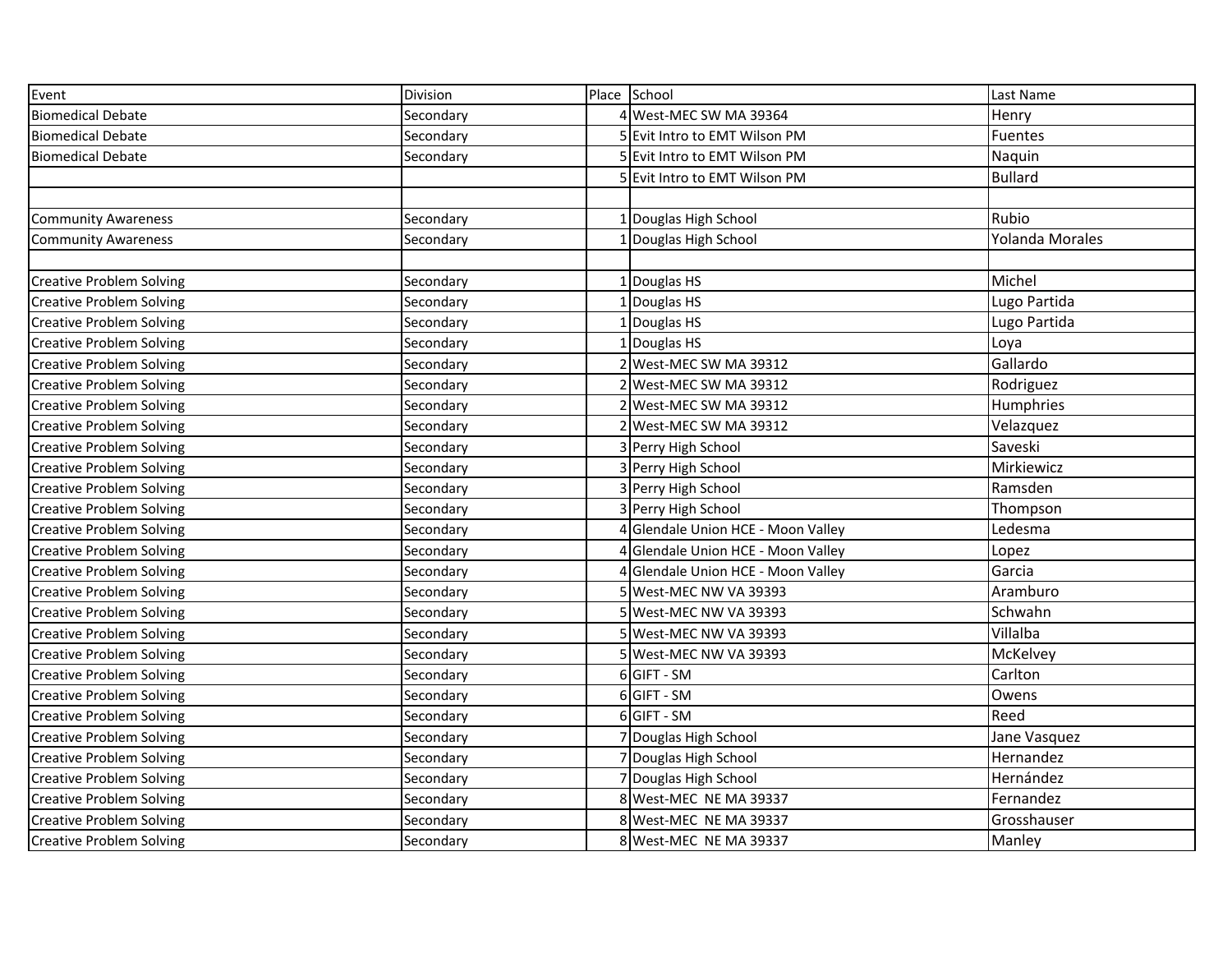| Event                           | Division                 | Place School                           | Last Name            |
|---------------------------------|--------------------------|----------------------------------------|----------------------|
| <b>Creative Problem Solving</b> | Secondary                | 8 West-MEC NE MA 39337                 | Moreno               |
| <b>Creative Problem Solving</b> | Secondary                | West-MEC SW MA 39401                   | Pereira              |
| <b>Creative Problem Solving</b> | Secondary                | 9 West-MEC SW MA 39401                 | Pierre               |
| <b>Creative Problem Solving</b> | Secondary                | 9 West-MEC SW MA 39401                 | Martinez Castillo    |
| <b>Creative Problem Solving</b> | Secondary                | 9 West-MEC SW MA 39401                 | Velez                |
| <b>Creative Problem Solving</b> | Secondary                | 10 Agua Fria High School 39090         | Bejarano             |
| <b>Creative Problem Solving</b> | Secondary                | 10 Agua Fria High School 39090         | Perez-Fajardo        |
| <b>Creative Problem Solving</b> | Secondary                | 10 Agua Fria High School 39090         | Esquev               |
|                                 |                          |                                        |                      |
| Forensic Science                | Secondary                | 1 Desert Vista High School             | Liu                  |
| <b>Forensic Science</b>         | Secondary                | Desert Vista High School               | Yoon                 |
| <b>Forensic Science</b>         | Secondary                | Pima County JTED - CS HCF              | Barrientos           |
| <b>Forensic Science</b>         | Secondary                | 2 Pima County JTED - CS HCF            | <b>Behl</b>          |
| <b>Forensic Science</b>         | Secondary                | Red Mountain High School               | Kovaleski            |
| Forensic Science                | Secondary                | Red Mountain High School               | McTaggart            |
| <b>Forensic Science</b>         | Secondary                | Basha High School                      | Doud                 |
| <b>Forensic Science</b>         | Secondary                | Basha High School                      | Lu                   |
| <b>Forensic Science</b>         | Secondary                | Casteel High School                    | Pifer                |
| <b>Forensic Science</b>         | Secondary                | Casteel High School                    | Lovell               |
| <b>Forensic Science</b>         | Secondary                | 6 Paradise Valley High School - CREST  | Vadlamudi            |
| <b>Forensic Science</b>         | Secondary                | 6 Paradise Valley High School - CREST  | Irudaya              |
| <b>Forensic Science</b>         | Secondary                | 7 Paradise Valley High School - CREST  | Kaza                 |
| <b>Forensic Science</b>         | Secondary                | 7 Paradise Valley High School - CREST  | Kommuri              |
| <b>Forensic Science</b>         | Secondary                | 8 Paradise Valley HS - StarTECH        | Tokosh               |
| <b>Forensic Science</b>         | Secondary                | 8 Paradise Valley HS - StarTECH        | Hoyt                 |
| <b>Forensic Science</b>         | Secondary                | 9 Chino Valley High School             | Hedlund              |
| <b>Forensic Science</b>         | Secondary                | 9 Chino Valley High School             | Thieme               |
| <b>Forensic Science</b>         | Secondary                | 10 Paradise Valley High School - CREST | Da Hora              |
| Forensic Science                | Secondary                | 10 Paradise Valley High School - CREST | Wagh                 |
|                                 |                          |                                        |                      |
|                                 |                          |                                        |                      |
| <b>Health Career Display</b>    | Postsecondary/Collegiate | 1 Grand Canyon University              | Nino                 |
| <b>Health Career Display</b>    | Postsecondary/Collegiate | 1 Grand Canyon University              | Thompson             |
|                                 |                          |                                        |                      |
| <b>Health Career Display</b>    | Secondary                | West-MEC NW MA 39396                   | <b>Marquez Perez</b> |
| <b>Health Career Display</b>    | Secondary                | 1 West-MEC NW MA 39396                 | Flores               |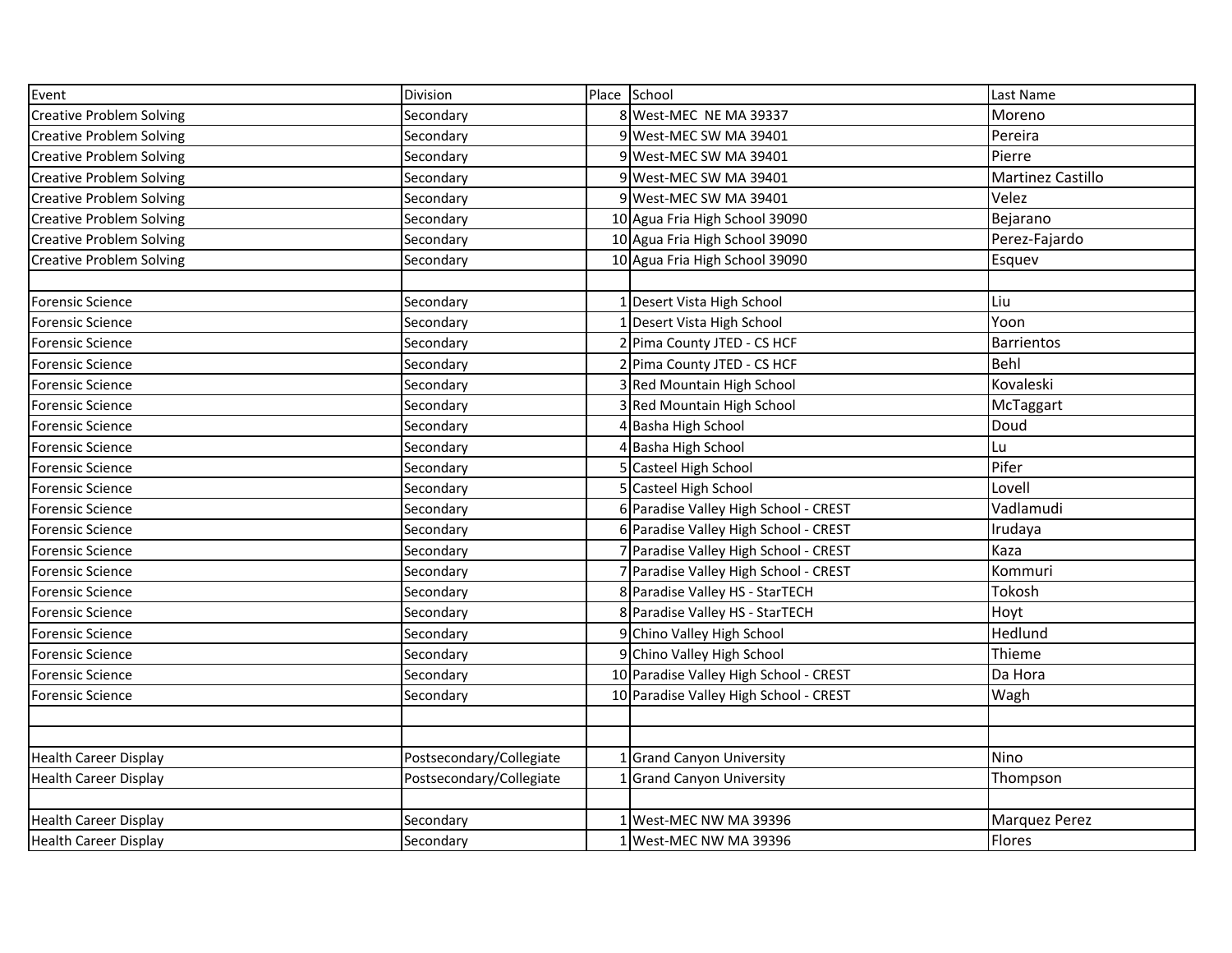| Event                        | Division  | Place School                          | Last Name         |
|------------------------------|-----------|---------------------------------------|-------------------|
| <b>Health Career Display</b> | Secondary | 2 West-MEC NE MA 39337                | Renteria          |
| <b>Health Career Display</b> | Secondary | West-MEC NE MA 39337                  | Esteban           |
| <b>Health Career Display</b> | Secondary | Combs HS-SM                           | Morfin            |
| <b>Health Career Display</b> | Secondary | Combs HS-SM                           | Andersen          |
| <b>Health Career Display</b> | Secondary | West-MEC Vet Asst 3                   | Veronica Guerrero |
| <b>Health Career Display</b> | Secondary | West-MEC Vet Asst 3                   | Cosic-Peranovic   |
| <b>Health Career Display</b> | Secondary | 5 West-MEC NE MA 39376                | Garcia Lopez      |
| <b>Health Career Display</b> | Secondary | 5 West-MEC NE MA 39376                | Tejeda            |
| <b>Health Career Display</b> | Secondary | 6 West-MEC NW - VA                    | Robarge De Leon   |
| <b>Health Career Display</b> | Secondary | 6 West-MEC NW - VA                    | Warda             |
| <b>Health Career Display</b> | Secondary | West-MEC SW MA 39401                  | Perez             |
| <b>Health Career Display</b> | Secondary | West-MEC SW MA 39401                  | Contreras         |
| <b>Health Career Display</b> | Secondary | 8 Paradise Valley High School - CREST | Vegasina          |
| <b>Health Career Display</b> | Secondary | 8 Paradise Valley High School - CREST | Puranik           |
| <b>Health Career Display</b> | Secondary | 9 Gila Ridge High School - NS SS      | Gonzalez-Serna    |
| <b>Health Career Display</b> | Secondary | Gila Ridge High School - NS SS        | Hernandez         |
| <b>Health Career Display</b> | Secondary | 10 Glendale Union HCE - Moon Valley   | Shamon            |
| <b>Health Career Display</b> | Secondary | 10 Glendale Union HCE - Moon Valley   | Tofte             |
|                              |           |                                       |                   |
| <b>Health Education</b>      | Secondary | 1 West-MEC NE MA 39341                | Hernandez         |
| <b>Health Education</b>      | Secondary | West-MEC NE MA 39341                  | Soto-Lopez        |
|                              |           |                                       |                   |
| <b>HOSA Bowl</b>             | Secondary | 1 West-MEC NW MA 39426                | Erickson          |
| <b>HOSA Bowl</b>             | Secondary | 1 West-MEC NW MA 39426                | Gerkitz           |
| <b>HOSA Bowl</b>             | Secondary | 1 West-MEC NW MA 39426                | Alcala            |
| <b>HOSA Bowl</b>             | Secondary | 1 West-MEC NW MA 39426                | Hernandez         |
| <b>HOSA Bowl</b>             | Secondary | 2 Willow Canyon High School-ML        | Manore            |
| <b>HOSA Bowl</b>             | Secondary | 2 Willow Canyon High School-ML        | McCabe            |
| <b>HOSA Bowl</b>             | Secondary | 2 Willow Canyon High School-ML        | Garganera         |
| <b>HOSA Bowl</b>             | Secondary | 2 Willow Canyon High School-ML        | Harms             |
| <b>HOSA Bowl</b>             | Secondary | EVIT MA Tellez AM                     | Massih            |
| <b>HOSA Bowl</b>             | Secondary | <b>IEVIT MA Tellez AM</b>             | Salas Valdez      |
| <b>HOSA Bowl</b>             | Secondary | 3 EVIT MA Tellez AM                   | Taveras           |
| <b>HOSA Bowl</b>             | Secondary | 3 EVIT MA Tellez AM                   | Fernandez Benitez |
| <b>HOSA Bowl</b>             | Secondary | Evit Intro to NA/MA Power AM          | Linares Larrieta  |
| <b>HOSA Bowl</b>             | Secondary | 4 Evit Intro to NA/MA Power AM        | Ray               |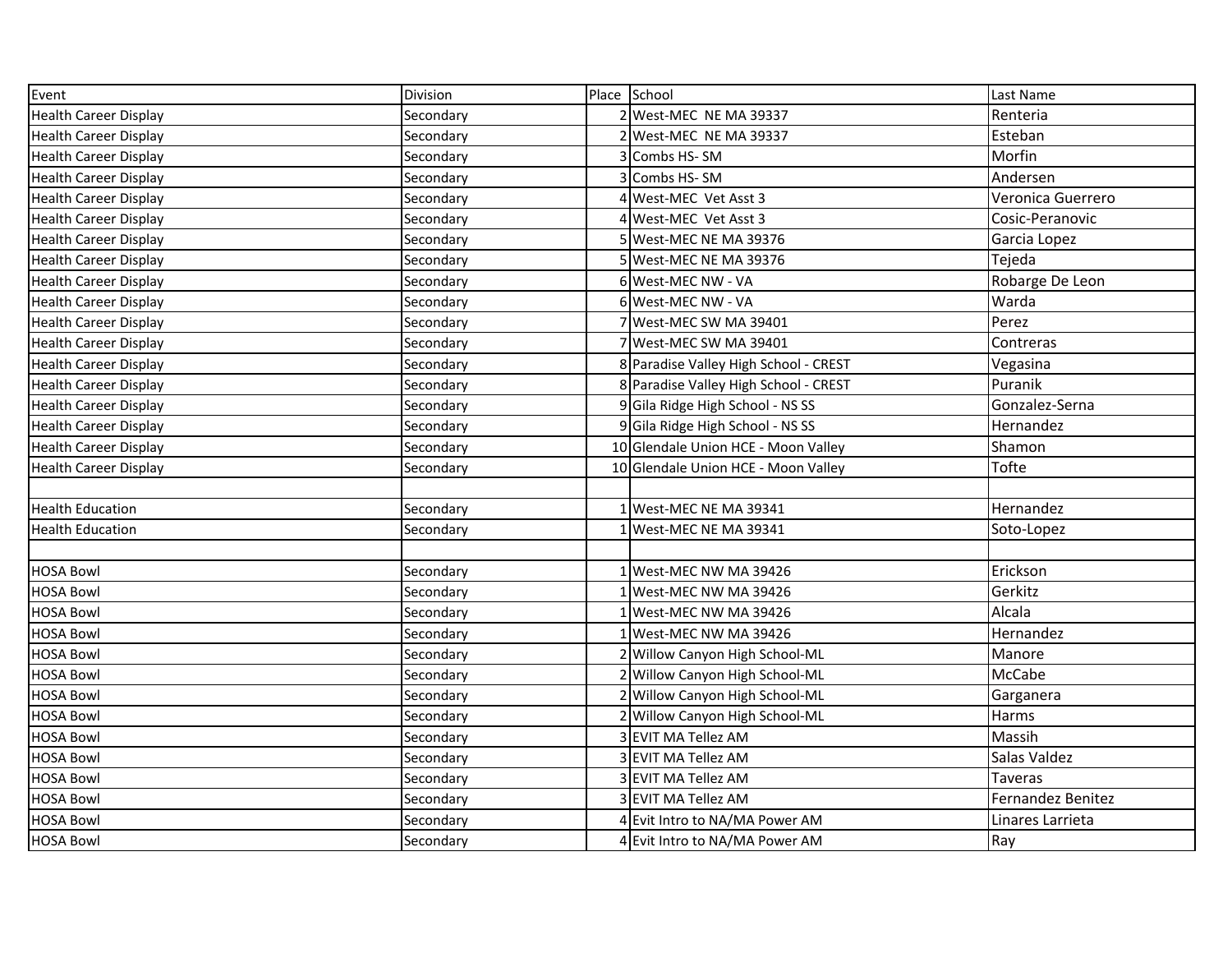| Event                     | Division                 | Place School                   | Last Name         |
|---------------------------|--------------------------|--------------------------------|-------------------|
| <b>HOSA Bowl</b>          | Secondary                | 4 Evit Intro to NA/MA Power AM | Attia             |
| <b>HOSA Bowl</b>          | Secondary                | 4 Evit Intro to NA/MA Power AM | Craig             |
| <b>HOSA Bowl</b>          | Secondary                | Willow Canyon High School-SM   | Dykstra           |
| <b>HOSA Bowl</b>          | Secondary                | Willow Canyon High School-SM   | Morris            |
| <b>HOSA Bowl</b>          | Secondary                | Willow Canyon High School-SM   | Ricketts-Gardunio |
| <b>HOSA Bowl</b>          | Secondary                | Willow Canyon High School-SM   | Pejka             |
| <b>HOSA Bowl</b>          | Secondary                | 6 Youngker High School         | Rogers            |
| <b>HOSA Bowl</b>          | Secondary                | 6 Youngker High School         | Nieves            |
| <b>HOSA Bowl</b>          | Secondary                | 6 Youngker High School         | Divinski          |
| <b>HOSA Bowl</b>          | Secondary                | 6 Youngker High School         | Smith             |
| <b>HOSA Bowl</b>          | Secondary                | Evit Intro to Dental Coy PM    | Martinsen         |
| <b>HOSA Bowl</b>          | Secondary                | Evit Intro to Dental Coy PM    | Marquez           |
| <b>HOSA Bowl</b>          | Secondary                | Evit Intro to Dental Coy PM    | Rivera-Murillo    |
| <b>HOSA Bowl</b>          | Secondary                | Evit Intro to Dental Coy PM    | Carden            |
| <b>HOSA Bowl</b>          | Secondary                | 8 Cochise JTED - St. David HS  | Watts             |
| <b>HOSA Bowl</b>          | Secondary                | 8 Cochise JTED - St. David HS  | Blanchette        |
| <b>HOSA Bowl</b>          | Secondary                | Cochise JTED - St. David HS    | Judd              |
| <b>HOSA Bowl</b>          | Secondary                | Cochise JTED - St. David HS    | Edington          |
| <b>HOSA Bowl</b>          | Secondary                | 9 EVIT Intro to Dental Coy AM  | Daniel            |
| <b>HOSA Bowl</b>          | Secondary                | 9 EVIT Intro to Dental Coy AM  | Escalante         |
| <b>HOSA Bowl</b>          | Secondary                | 9 EVIT Intro to Dental Coy AM  | Langen            |
| <b>HOSA Bowl</b>          | Secondary                | 9 EVIT Intro to Dental Coy AM  | <b>Mills</b>      |
| <b>HOSA Bowl</b>          | Secondary                | 10 Cactus Shadows High School  | Fitzmaurice       |
| <b>HOSA Bowl</b>          | Secondary                | 10 Cactus Shadows High School  | Day               |
| <b>HOSA Bowl</b>          | Secondary                | 10 Cactus Shadows High School  | Garalczyk         |
| <b>HOSA Bowl</b>          | Secondary                | 10 Cactus Shadows High School  | Kenny             |
|                           |                          |                                |                   |
|                           |                          |                                |                   |
| <b>Medical Innovation</b> | Postsecondary/Collegiate | 1 University of Arizona        | Truong            |
| <b>Medical Innovation</b> | Postsecondary/Collegiate | University of Arizona          | Aguilar           |
|                           |                          |                                |                   |
| <b>Medical Innovation</b> | Secondary                | 1 Douglas HS                   | Aguilera          |
| <b>Medical Innovation</b> | Secondary                | 1 Douglas HS                   | Laureano          |
| <b>Medical Innovation</b> | Secondary                | 1 Douglas HS                   | Montano           |
| <b>Medical Innovation</b> | Secondary                | 1 Douglas HS                   | Escamilla         |
| <b>Medical Innovation</b> | Secondary                | 2 Verrado HS                   | Smith             |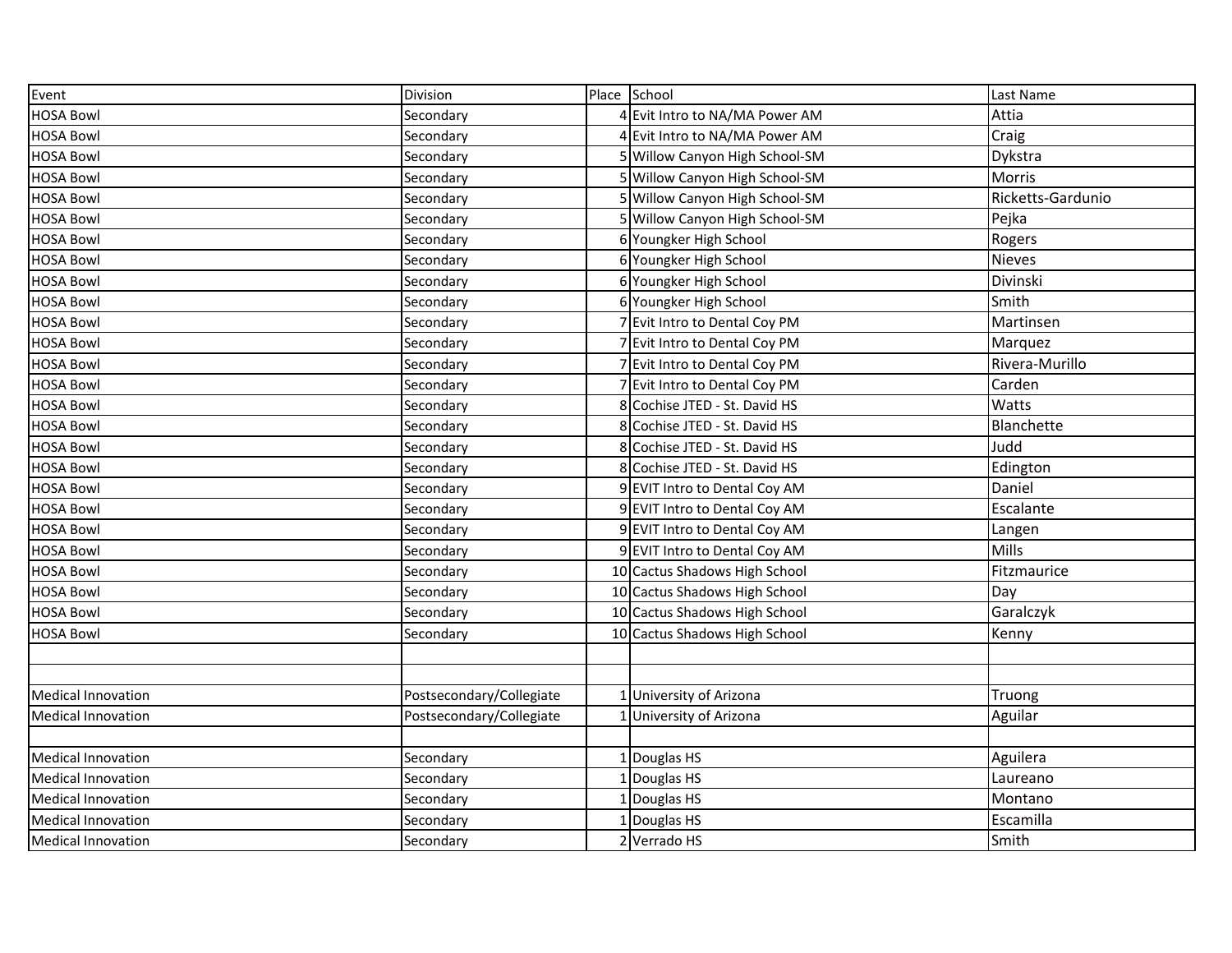| Event                              | Division  | Place School                          | Last Name             |
|------------------------------------|-----------|---------------------------------------|-----------------------|
| <b>Medical Innovation</b>          | Secondary | 2 Verrado HS                          | Kamp                  |
| <b>Medical Innovation</b>          | Secondary | West-MEC NE MA 39341                  | Urias                 |
| <b>Medical Innovation</b>          | Secondary | <b>West-MEC NE MA 39341</b>           | Vasquez               |
|                                    |           |                                       |                       |
| Parliamentary Procedure            | Secondary | Douglas High School                   | German                |
| Parliamentary Procedure            | Secondary | Douglas High School                   | Rose Nelson           |
| Parliamentary Procedure            | Secondary | Douglas HS                            | Acosta                |
| Parliamentary Procedure            | Secondary | Douglas HS                            | <b>Irene Martinez</b> |
| Parliamentary Procedure            | Secondary | Douglas High School                   | Chacon                |
| Parliamentary Procedure            | Secondary | Douglas High School                   | Nieblas               |
|                                    |           |                                       |                       |
| <b>Public Service Announcement</b> | Secondary | West-MEC NW MA 39396                  | Weber                 |
| <b>Public Service Announcement</b> | Secondary | West-MEC NW MA 39396                  | Rocha                 |
| <b>Public Service Announcement</b> | Secondary | West-MEC NW MA 39396                  | Yates                 |
| <b>Public Service Announcement</b> | Secondary | 2 West-MEC NW MA 39426                | Howell                |
| <b>Public Service Announcement</b> | Secondary | 2 West-MEC NW MA 39426                | Mobarak               |
| <b>Public Service Announcement</b> | Secondary | 2 West-MEC NW MA 39426                | Jimenez Galaz         |
| <b>Public Service Announcement</b> | Secondary | 3 Gila Ridge HS SM                    | Moreno                |
| <b>Public Service Announcement</b> | Secondary | 3 Gila Ridge HS SM                    | Uranga                |
| <b>Public Service Announcement</b> | Secondary | 3 Gila Ridge HS SM                    | Orndorff              |
| Public Service Announcement        | Secondary | 3 Gila Ridge HS SM                    | Nash                  |
| <b>Public Service Announcement</b> | Secondary | 4 West-MEC SW Flemingo's 39027        | Cuin                  |
| <b>Public Service Announcement</b> | Secondary | 4 West-MEC SW Flemingo's 39027        | Williams              |
| <b>Public Service Announcement</b> | Secondary | 4 West-MEC SW Flemingo's 39027        | Parrett               |
| <b>Public Service Announcement</b> | Secondary | 5 West-MEC SW Flemingo's 39027        | Valdez                |
| <b>Public Service Announcement</b> | Secondary | 5 West-MEC SW Flemingo's 39027        | Jimenez               |
| <b>Public Service Announcement</b> | Secondary | 5 West-MEC SW Flemingo's 39027        | Rosati                |
| <b>Public Service Announcement</b> | Secondary | 6 Douglas High School                 | Monreal               |
| <b>Public Service Announcement</b> | Secondary | 6 Douglas High School                 | Vasquez               |
| Public Service Announcement        | Secondary | 6 Douglas HS                          | Cruz Olguin           |
| <b>Public Service Announcement</b> | Secondary | 6 Douglas High School                 | López                 |
| Public Service Announcement        | Secondary | 6 Douglas HS                          | Romo                  |
| Public Service Announcement        | Secondary | 6 Douglas High School                 | <b>Barrios</b>        |
| <b>Public Service Announcement</b> | Secondary | 7 Paradise Valley High School - CREST | Kelly                 |
| <b>Public Service Announcement</b> | Secondary | 7 Paradise Valley High School - CREST | Kirane                |
| Public Service Announcement        | Secondary | 7 Paradise Valley High School - CREST | Klauer                |